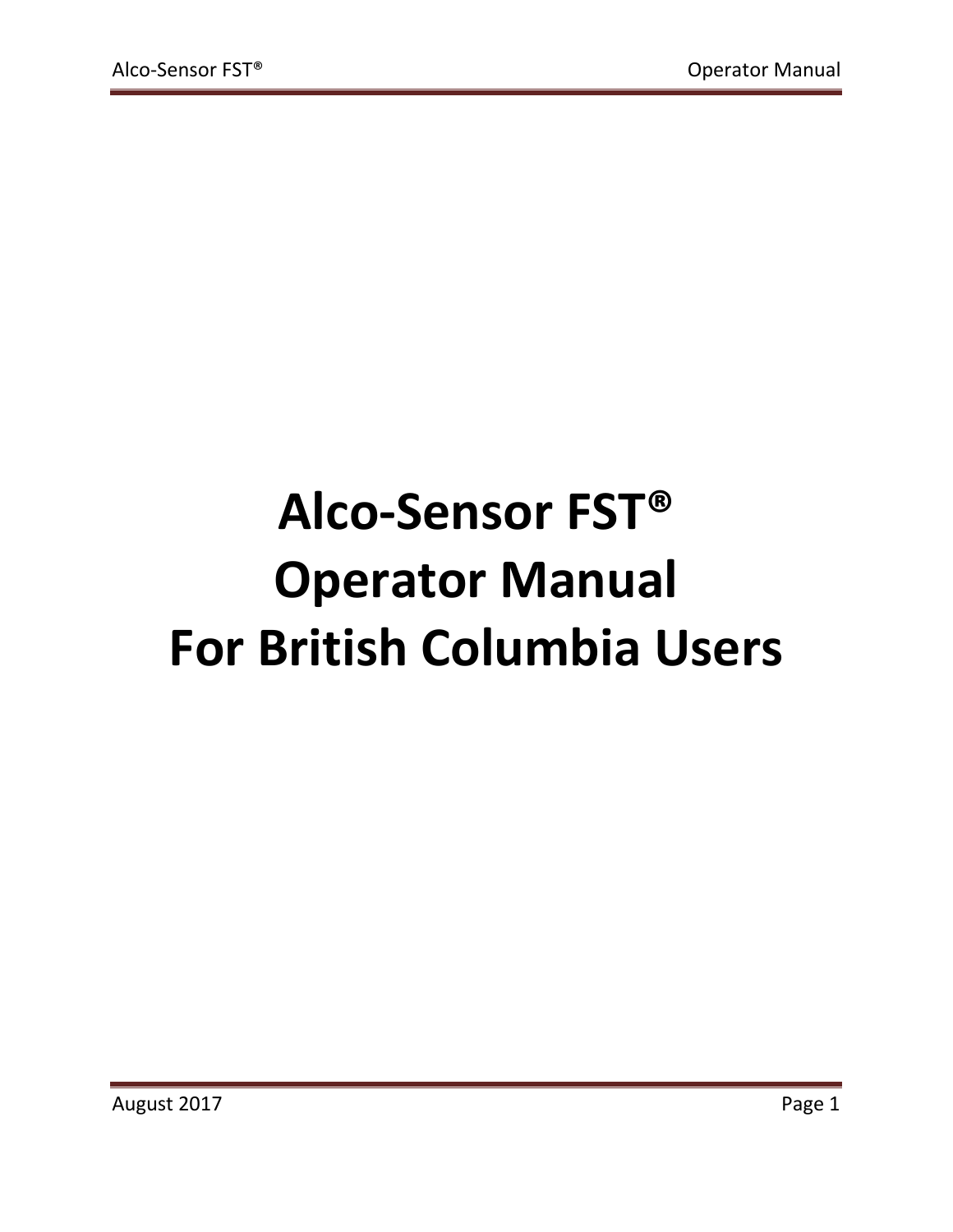# **NOTICE**

This manual has been prepared by the British Columbia Association of Chiefs of Police (BCACP), Impaired Driving Advisory Committee (IDAC) with representation from RCMP National Forensic Laboratory Services. The manual has been created from materials provided by Intoximeters Inc., the manufacturer of the **Alco-Sensor FST®.** This manual conforms to British Columbia provincial standards and legislation and is provided to police officers undertaking **Alco-Sensor FST®** operator training in British Columbia.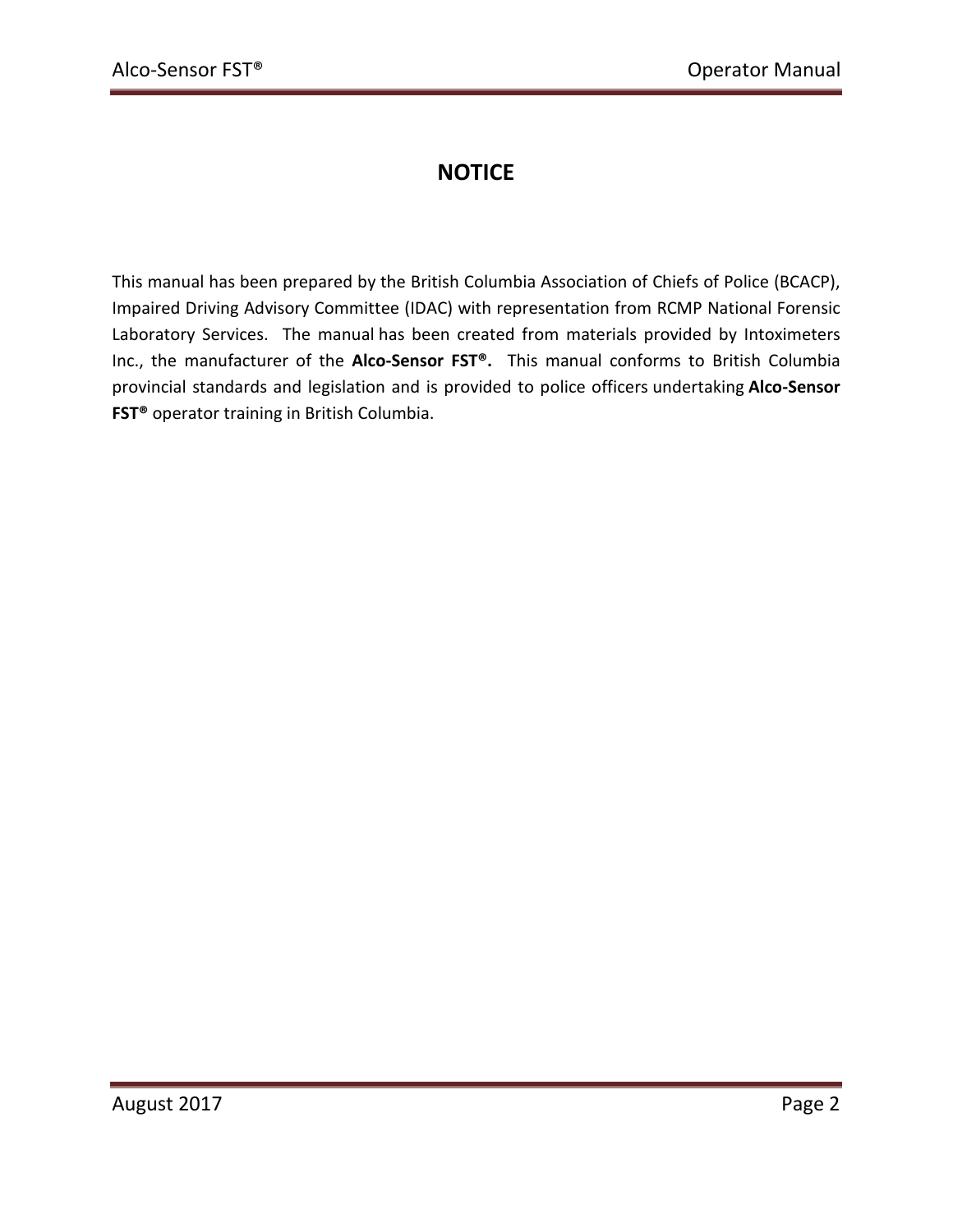# **TABLE OF CONTENTS**

| 1.0  |                                                                                                                                                                                                                                                                                                       |
|------|-------------------------------------------------------------------------------------------------------------------------------------------------------------------------------------------------------------------------------------------------------------------------------------------------------|
| 2.0  | Physiology and Pharmacology of Alcohol<br><b>Blood Breath Ratio</b><br>Mouth Alcohol<br>Theory of Fuel Cells                                                                                                                                                                                          |
| 3.0  | Reasonable Suspicion<br><b>Articulation in Court</b><br>Making the Demand & Administering the ASD Test                                                                                                                                                                                                |
| 4.0  |                                                                                                                                                                                                                                                                                                       |
| 5.0  | <b>Check Calibration &amp; Service Tags</b><br>Check for Recent Smoking and Alcohol Consumption<br>Insert Mouthpiece and Check Temperature<br>Perform an Air Blank Test<br><b>Breath Sampling</b><br>Insufficient Blowing or No Blowing<br><b>Record Results</b><br>Mouthpiece Disposal and Power Off |
| 6.0  |                                                                                                                                                                                                                                                                                                       |
| 7.0  |                                                                                                                                                                                                                                                                                                       |
| 8.0  |                                                                                                                                                                                                                                                                                                       |
| 9.0  |                                                                                                                                                                                                                                                                                                       |
| 10.0 | 25<br>ASD Policy & Precautions<br>Smoking<br>Mouth Alcohol<br><b>Manual Button</b><br>Radio Frequency Interference (RFI)<br>Alco-Sensor FST® Operating Temperature<br>Materials in the Mouth<br>Alco-Sensor FST® Battery<br>Service and Repair                                                        |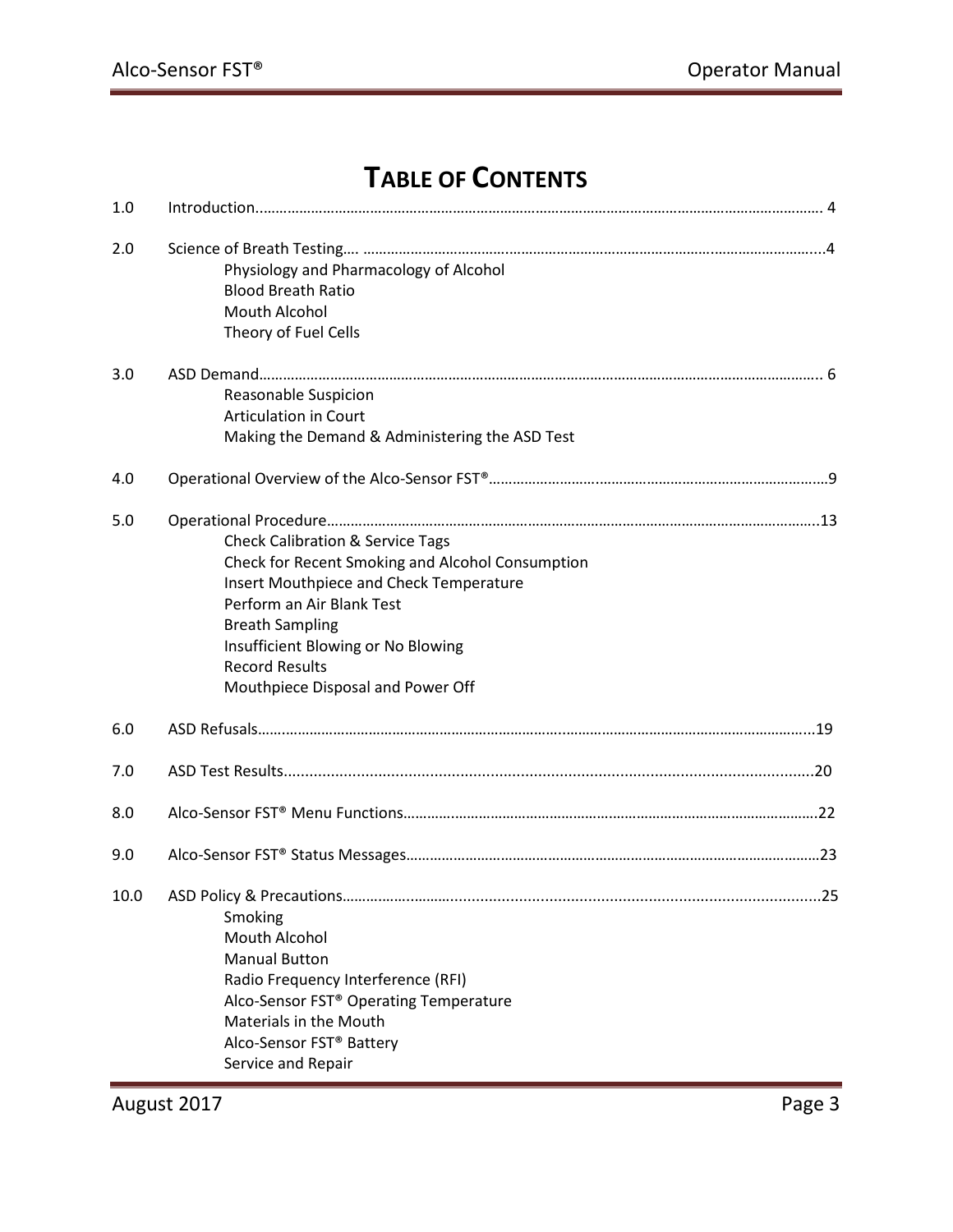# 1.0 INTRODUCTION

Impaired driving is the leading cause of criminal death in Canada. With over 1,200 deaths (twice as many as all homicides combined) and well over 75,000 injuries, it is the most prevalent and costly crime in our society.

Detecting alcohol impairment among drivers can present significant challenges even for experienced police officers. A study conducted in Florida demonstrated even senior and motivated officers missed 2/3 of all impaired drivers at a check stop because of the wide range of tolerance to alcohol and because officers have only a brief observation and limited interaction with the stopped drivers.

An Approved Screening Device (ASD) is identified in the *Criminal Code* of Canada and approved by the Attorney General of Canada to give police a scientific and reliable tool for quickly determining if a person's ability to operate a motor vehicle is impaired by alcohol.

The Alco-Sensor FST® was approved for use as a screening device in 2012. It is distributed in Canada by DAVTECH Analytical Services and is manufactured by Intoximeters Inc. of St. Louis, Missouri. Upon successful completion of this course, you will be qualified to use this ASD to investigate impaired driving offences.

### 2.0 SCIENCE OF BREATH TESTING

#### Physiology and Pharmacology of Alcohol

When an alcoholic beverage is consumed, it passes from the mouth and esophagus to the stomach and small intestine where the alcohol is absorbed into the bloodstream. The absorption of alcohol is quite rapid, generally taking 20 to 40 minutes after consumption to reach a maximum blood alcohol concentration. The absorption time may be affected by the type and amount of food in the stomach and the type of beverage consumed.

Elimination of the alcohol begins immediately after it has entered the blood and most of it (approximately 95%) is eliminated by metabolism in the liver. The remainder (5%) is excreted unchanged through breath and other body fluids. Unlike absorption, the elimination process is slow. The elimination rate ranges between 10 - 20 mg% per hour for most of the population.

Once in the bloodstream, the alcohol is distributed to all parts of the body including the lungs, brain and liver. The depressant action of alcohol on the brain causes impairment and intoxication.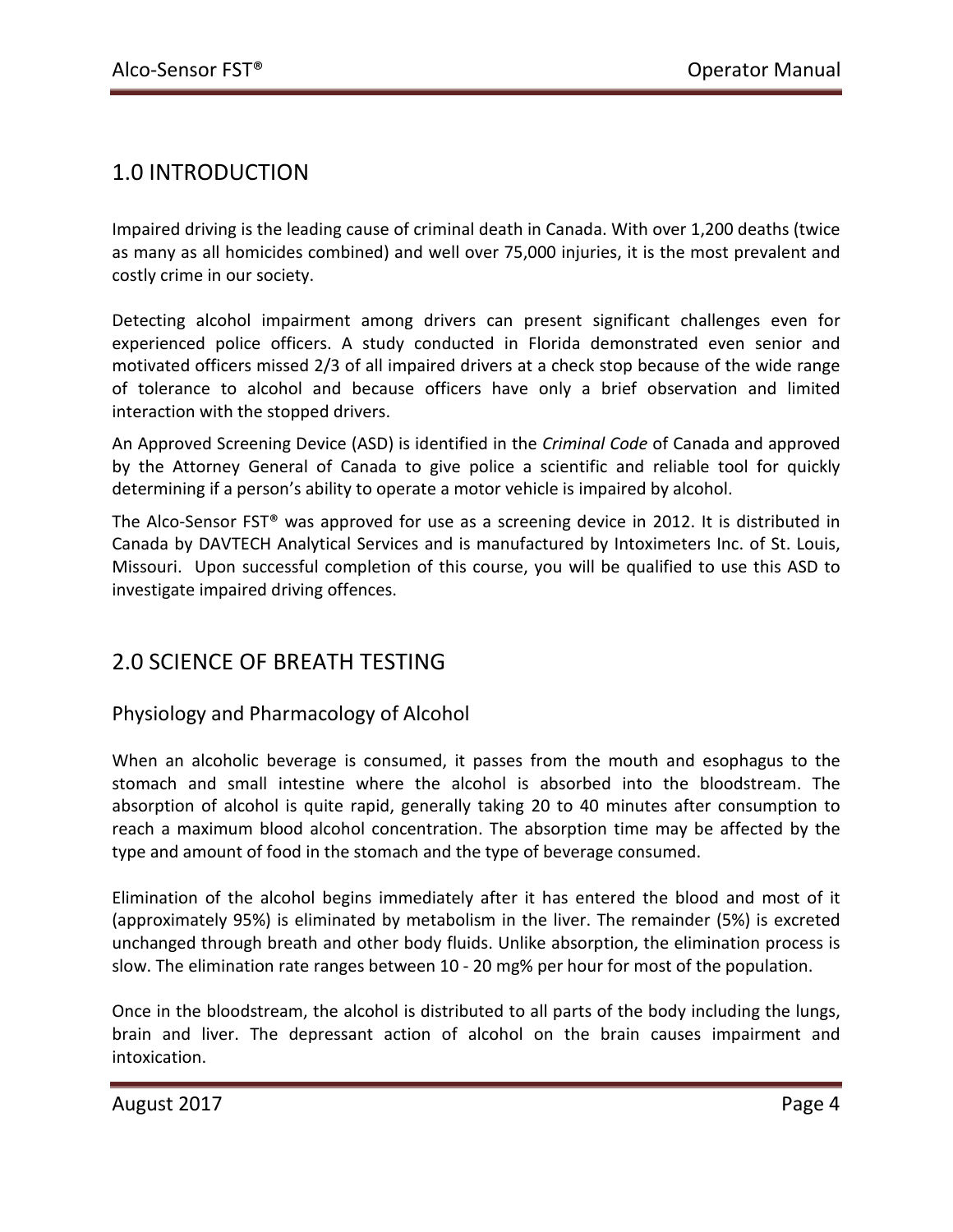#### Blood Breath Ratio

There is a fixed and known relationship between the amount of alcohol in the breath and the amount of alcohol in the blood. Breath testing is based upon the principal that 2,100 parts of deep lung air contain the same amount of alcohol as one part of blood. Using this ratio, it is possible to collect a measured volume of breath, analyze it for alcohol and convert the result to a blood alcohol content. This principle is used in all breath test instruments and screening devices operated in North America, including the Alco-Sensor FST®. It should be noted that this ratio is lower than the actual ratio (2,300:1) and so the results obtained through breath testing tend to underestimate the actual blood alcohol concentration.

#### Mouth Alcohol

Mouth alcohol is residual alcohol remaining in the mouth from the recent consumption of an alcoholic beverage, regurgitation of stomach contents containing alcohol from a burp, belch or vomit, or recent use of mouthwash or breath fresheners containing alcohol. The concentration of alcohol in beverage alcohol or breath fresheners is much higher than in the breath of a person who has consumed alcohol.

When mouth alcohol is present, it adds more alcohol to the breath sample and produces a false high result. However mouth alcohol diminishes rapidly, disappearing in 15 minutes or less and the risk of a falsely high ASD result can be minimized by ensuring there are at least 15 full minutes from the last drink to the ASD test.

#### Theory of Fuel Cells

The Alco-Sensor FST® analyzes the amount of alcohol in a sample of breath by means of a fuel cell. A fuel cell is similar to a battery except that it requires a fuel (like alcohol) to make it produce a current. The current is produced by a chemical reaction that occurs when alcohol comes in contact with the fuel cell:

Alcohol ---------> Acetic Acid + Electrons ------------>  $CO_2 + O_2 + H_2O$ 

The current is produced when electrons are generated in the above reaction. The more alcohol there is in a breath sample, the more electrons are produced causing a stronger current and subsequently, a higher reading.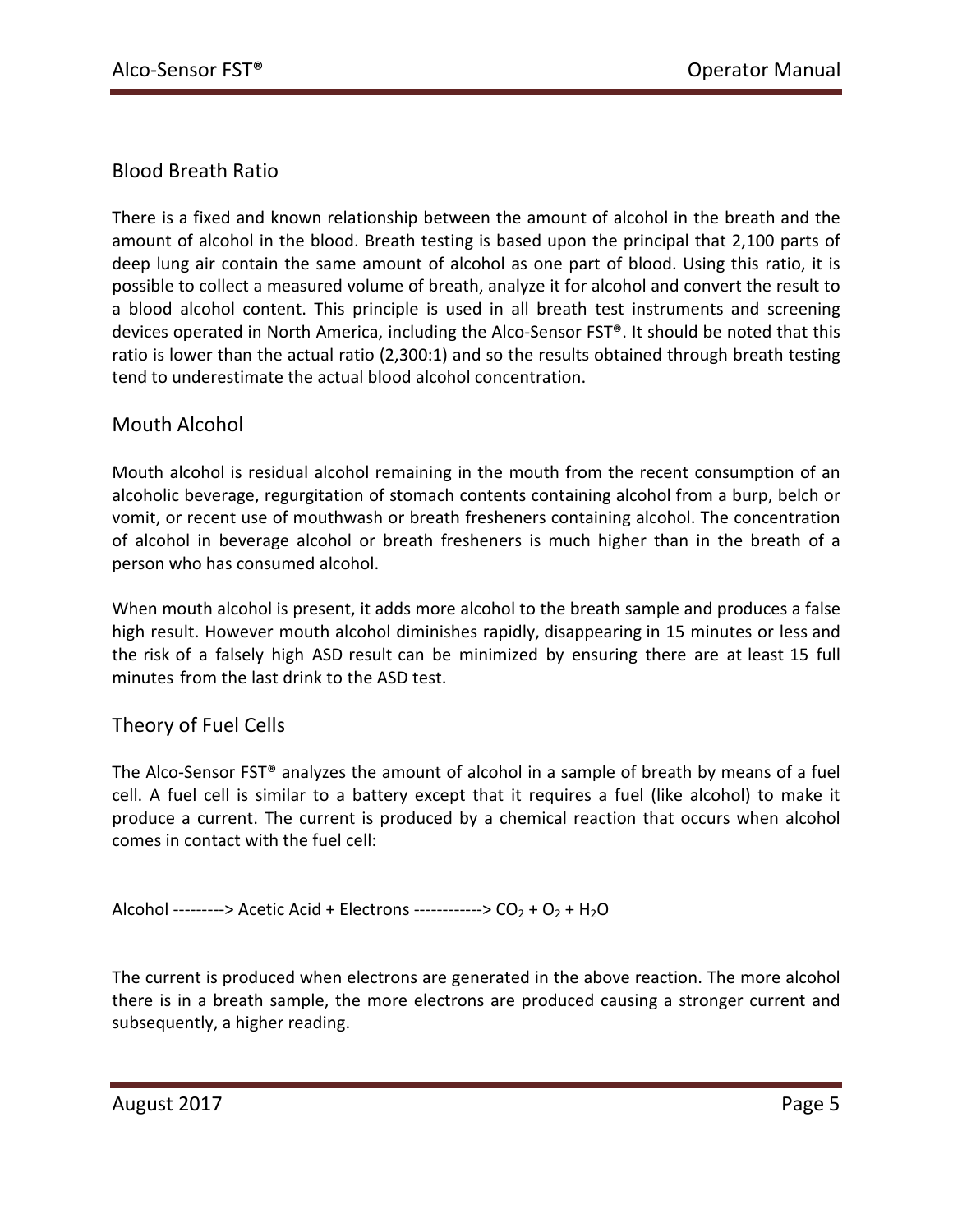# 3.0 ASD DEMAND

Police may stop a driver to check the license, registration, insurance, mechanical condition of the vehicle, or to check the sobriety of the driver. An ASD is an important tool police can use to help evaluate driver sobriety.

In Canada, peace officers may make an ASD demand when they have reasonable grounds to suspect that a person has alcohol in their body and that person has, within the preceding three hours, operated or had the care or control of a motor vehicle. (Reference: Section 254(2) of the *Criminal Code*).

Do not confuse the grounds for the ASD demand with the grounds for an evidentiary breath demand. A peace officer may make a demand for an evidentiary breath sample after developing reasonable grounds to believe a person's ability to operate a motor vehicle is impaired by alcohol and the person operated (or had care or control) of a motor vehicle within the previous three hours (Reference: Section 254(3) of the *Criminal Code*). Reasonable grounds for impairment are a much higher standard than a suspicion of alcohol in the body, and are generally formed with observations of intoxication (slurred speech, poor balance, staggering gait, confusion, disorientation, etc.) or of poor driving (excessively slow, fast or variable speeds, wide or narrow turns, weaving within and outside of the lane of travel, driving errors, etc.).

#### Reasonable Suspicion:

"Reasonable grounds to suspect" usually include either an odor of liquor on the breath and/or an admission of recent drinking.

An odor of liquor coming from the breath of a driver is the most common reasonable grounds to support the suspicion of alcohol in the body. The odor should be localized to the driver's breath rather than the vehicle, especially if there are passengers or open alcohol in the vehicle. Ask the driver to exit the car if you need to confirm the odor is from the breath. If there are circumstances that make it impossible or difficult to detect an odor of alcohol, then you should make note of and describe them. Perhaps the driver has consumed mints or was smoking recently, or perhaps you have a cold and your sense of smell is diminished. The basis for your 'reasonable suspicion' should always be included in your Report to Crown Counsel (RCC) or Report to Superintendent (IRP).

Where an odor of liquor is absent it will be necessary to determine if and how recently alcohol has been consumed, and, based on the answer, to form a suspicion alcohol is still present in the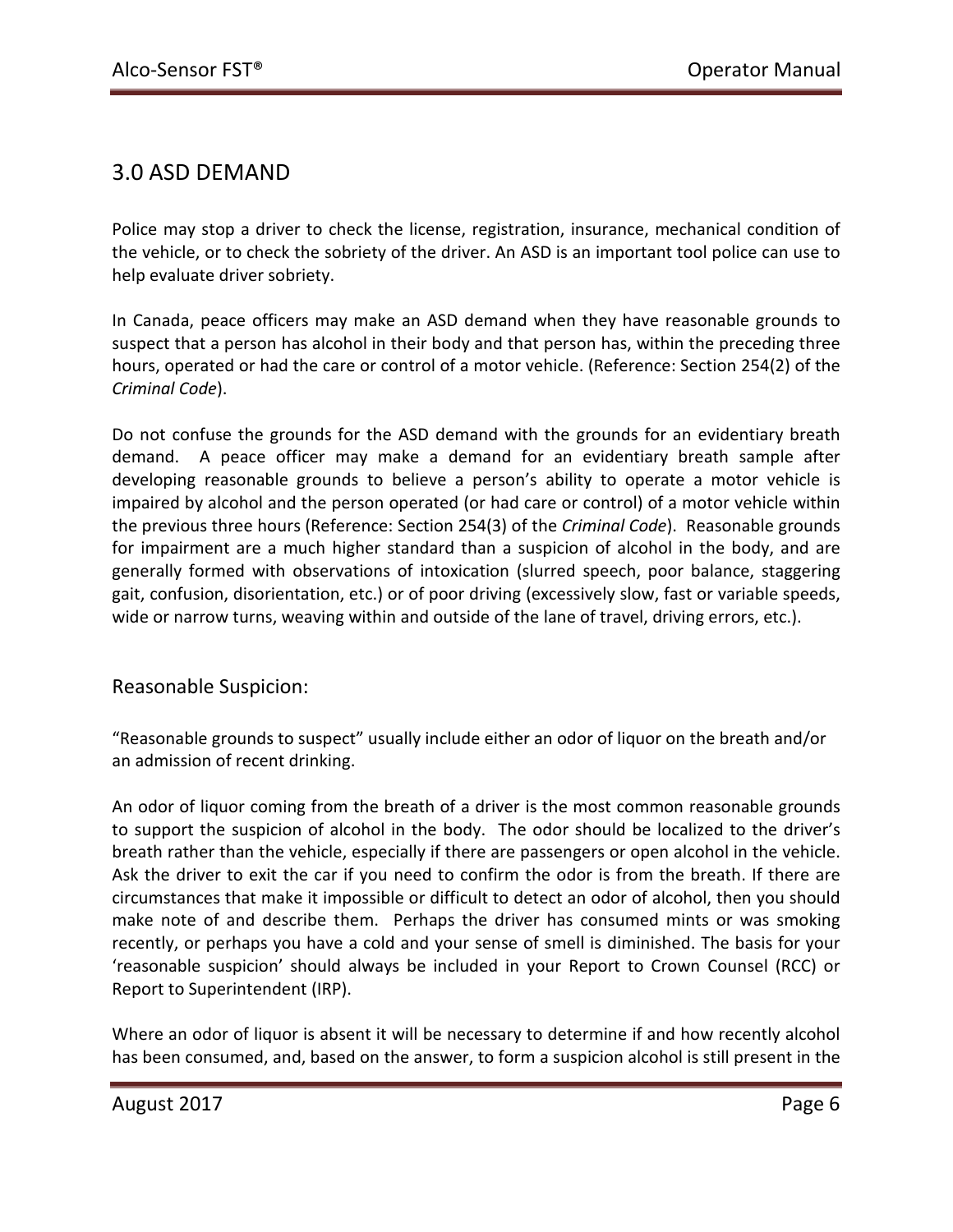body. A good practice is to ask the driver if alcohol has been consumed recently and to make further inquiries if the driver is vague about the timing, or amount, of alcohol consumption.

A suspicion not based on an odor of liquor, an admission of drinking or witness observations of drinking will be unusual, but may be supported by other observations such as slurred speech, poor balance, poor driving or a driver leaving a bar. Documentation is essential.

#### Articulation in Court:

Since you can expect to be required to articulate the basis of your reasonable suspicion in court, you should remember this is a two step process. First you must observe some evidence such as an odor of liquor and recent driving. Then you form the suspicion the driver has alcohol in the body and was driving within the previous 3 hours. You should not say: "I demanded a sample because there was an odor of liquor on the breath of Mr. Blank". Instead, you should say: "I demanded a sample because I detected an odor of liquor coming from Mr. Blank's breath and this led me to suspect he had alcohol in his body."

It is a good practice to use this two step process when describing your reasonable suspicion in a RCC or IRP.

Making the Demand and Administering the ASD Test:

There is no specific time restriction for making the demand, though the test must be taken "forthwith" and this does place a time constraint on the officer. Although some flexibility may be granted in the circumstances, "forthwith" connotes a prompt demand and an immediate response. The best practice is to ensure you have an ASD with you when you stop a driver, read the demand very soon after forming the reasonable suspicion, and take the test immediately afterwards.

Section 254(2)(b) of the C*riminal Code* authorizes you to remove the driver from the vehicle or to move a short distance if required for testing or safety reasons, and you may find it desirable to seat the driver in the police car while you do the test. It is not advisable to remove the driver from the roadside to another distant location, such as a police office, unless you provide Section 10(b) rights before the test.

A delay in the test may be permitted for the following reasons. Firstly, if you have reason to believe the driver consumed alcohol, or a substance that contains alcohol (eg mouthwash), burped, belched, regurgitated or vomited in the 15 minutes before the time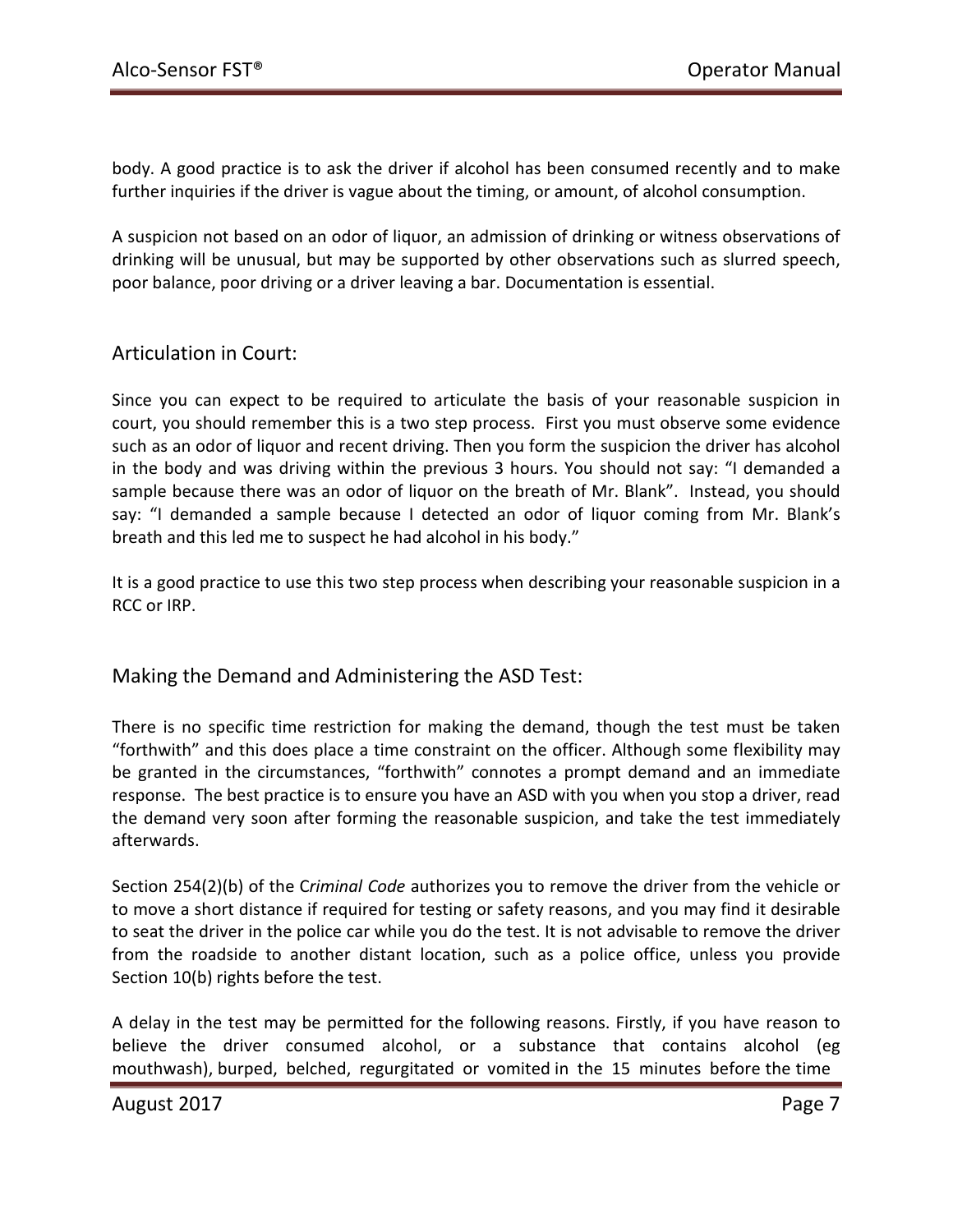of the test you should delay the test an appropriate number of minutes so that there are at least 15 full minutes. This will allow any mouth alcohol to dissipate and give an accurate ASD test. Secondly, if the driver has smoked recently you should delay the test so there are at least 5 full minutes after the smoking. If you delay the ASD test for recent drinking or smoking, you should inform the driver of the reason for the delay.

Ask drivers when they finished their last drink or sip, rather than when they had their last drink, so that it is clear the time refers to the end of the subjects drinking. If a driver is vague or unclear in the recency of the drinking you should probe further to try to determine when the last drink was finished. The absence of drinking in the 15 minutes before the ASD test is crucially important information if the ASD test is used to issue an Immediate Roadside Prohibition (IRP). Ensure this question is asked and the answer recorded in your notes.

If you must wait for an ASD to be brought to your location, it is best to read the demand and once the device arrives, you can proceed with the test forthwith. However, lengthy delays may be problematic and require that the driver be advised of his *Charter* rights. In general, be prepared to explain any delay in performing the ASD test.

Both the times of the demand and of the ASD test should be recorded in your notes. Read the demand from your demand card rather than from memory, and it is a good practice to include a copy of the demand (from your demand card) in your RCC or IRP. Ensure the driver understands the demand and ensure a verbal response rather than a nod of the head in agreement. Record the response in your notes.

It is not advisable for one officer to form the reasonable suspicion and another officer to read the demand and to administer the ASD test. If you proceed this way you will have to advise the second officer of your grounds and this officer will need to form the same suspicion before reading the demand. Also, where one officer makes the demand and a second one administers the test, it is the demanding officer that must declare any refusal. This is often overlooked when the demanding officer is not a trained ASD operator.

You should record in your notes and RCC or IRP the identification and serial number of the ASD you used for the test. When you indicate in court the name of the approved screening device you must use the description as it appears in the *Criminal Code:* **Alco-Sensor FST®**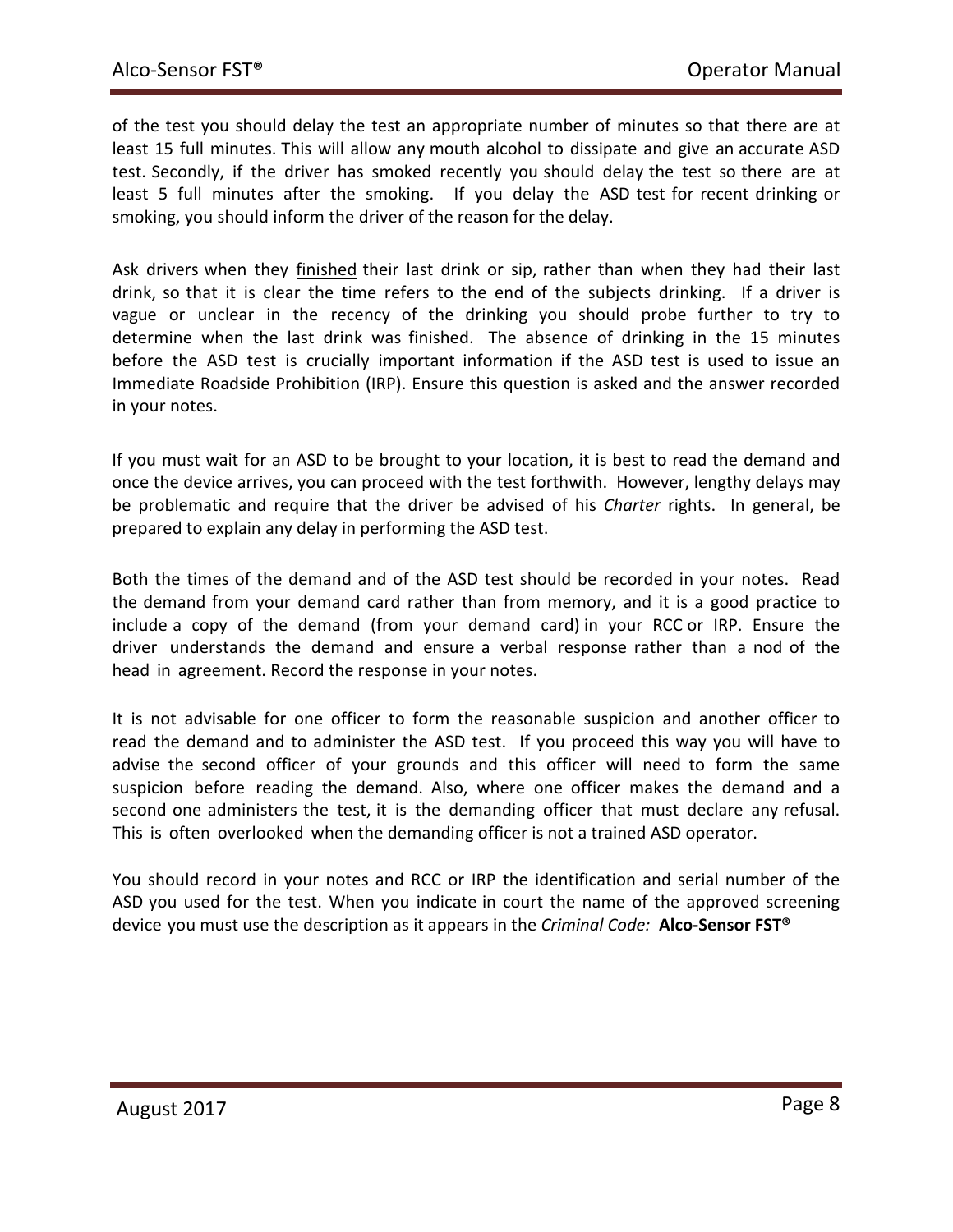# 4.0 OPERATIONAL OVERVIEW OF THE ALCO-SENSOR FST®

It is imperative all ASD operators are able to adequately articulate how the device functions and to describe the correct sequence of messages displayed by the device, if called upon to give testimony in court. Although some messages are displayed only very briefly, failure to identify and articulate these messages can raise concerns about the proper operation of the device.

Commence a test by attaching a clean mouthpiece to the device. Insert the closed end of the mouthpiece into the mouthpiece channel, with the flat side of the mouthpiece downward and press the mouthpiece into position. The two holes on the underside of the mouthpiece will naturally align and attach to the appropriate ports of the Alco-Sensor FST®.

Press the ON button (labeled with an "I" symbol within a diamond shape) located opposite the display for about one second so the display illuminates and an audible beep sounds.

The backlight of the display is normally green for all functions but turns an amber color when displaying a **WARN** result, or a red color when displaying a **FAiL** result.

The test sequence starts by briefly indicating the device temperature and battery strength. The acceptable operating temperature of the device is -12°C to 55°C but the test sequence will automatically end if the temperature is not in the acceptable range or if the batteries are too weak to complete the test. There is no need to record this temperature.

Following the temperature and battery check, the display will show **BINK** and perform a blank test to demonstrate the alcohol free status of the device. A blank result other than 0 mg% will generate a status message **NULL FAiL** and end the test sequence automatically, so there is no need to record the blank reading. A 0 mg% blank will allow the sequence to continue with **WAIT** appearing on the display while the sequence progresses automatically.

A double beep will sound when the device is ready to accept a sample of breath and there will be a small flashing icon of a person's head in the upper left corner of the display and the message **Blow**. The ASD operator should instruct the subject to "**take a normal breath in, seal your lips around the mouthpiece, and blow continuously through the mouthpiece until I tell you to stop".** 

The Alco-Sensor FST® has an automatic sampling system designed to ensure that a sample of deep lung air is obtained and analyzed. In order to trigger automatic sampling the subject must blow with a minimum flow rate, must produce a minimum breath volume and blow for a minimum duration.

August 2017 **Page 9**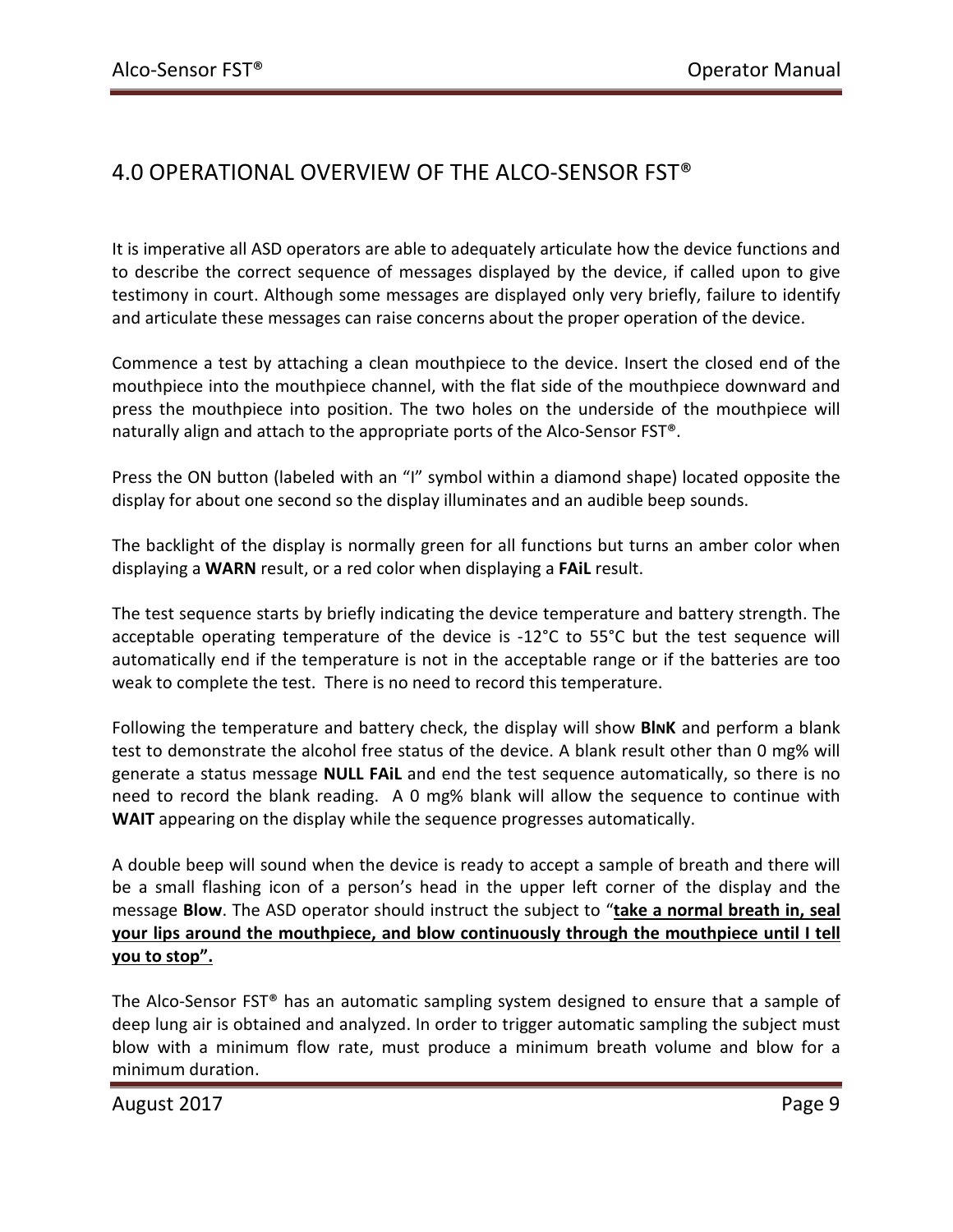When the minimum flow rate is met a continuous tone will sound, the head icon will stop flashing, the message **Blow** will disappear, and one of three progressive dashes will appear to the right of the icon. If the subject continues to blow while exceeding the minimum flow rate two more dashes will appear to the right of the head icon.

If the subject stops blowing before the sampling requirements have been met, one of the four flow messages will appear and the device will re-cycle to allow a second attempt to provide a sample. After a very short wait the flashing head icon will reappear and the subject should be directed to blow again. The device will allow up to three attempts to provide a breath sample for each test sequence.

When all the sampling requirements are met there will be an audible click and the sample will be accepted and analyzed. The analysis of the breath sample usually takes less than 10 seconds to complete and there are three possible results:

| <b>Result displayed on screen</b> | <b>BAC Level</b>  |
|-----------------------------------|-------------------|
| <b>Digital Numerical Reading</b>  | 0 to 59 mg% $*$   |
| <b>WARN</b>                       | 60 to 99 mg%      |
| <b>FAIL</b>                       | 100 mg% or higher |

The test result will be displayed for about ten seconds and then the device will power off automatically. Show the reading to the subject. You can recall the test result using the menu function, LAST (see Alco-Sensor FST® Menu Functions on page 22).

\*Note: mg% means milligrams of alcohol in 100 millilitres of blood.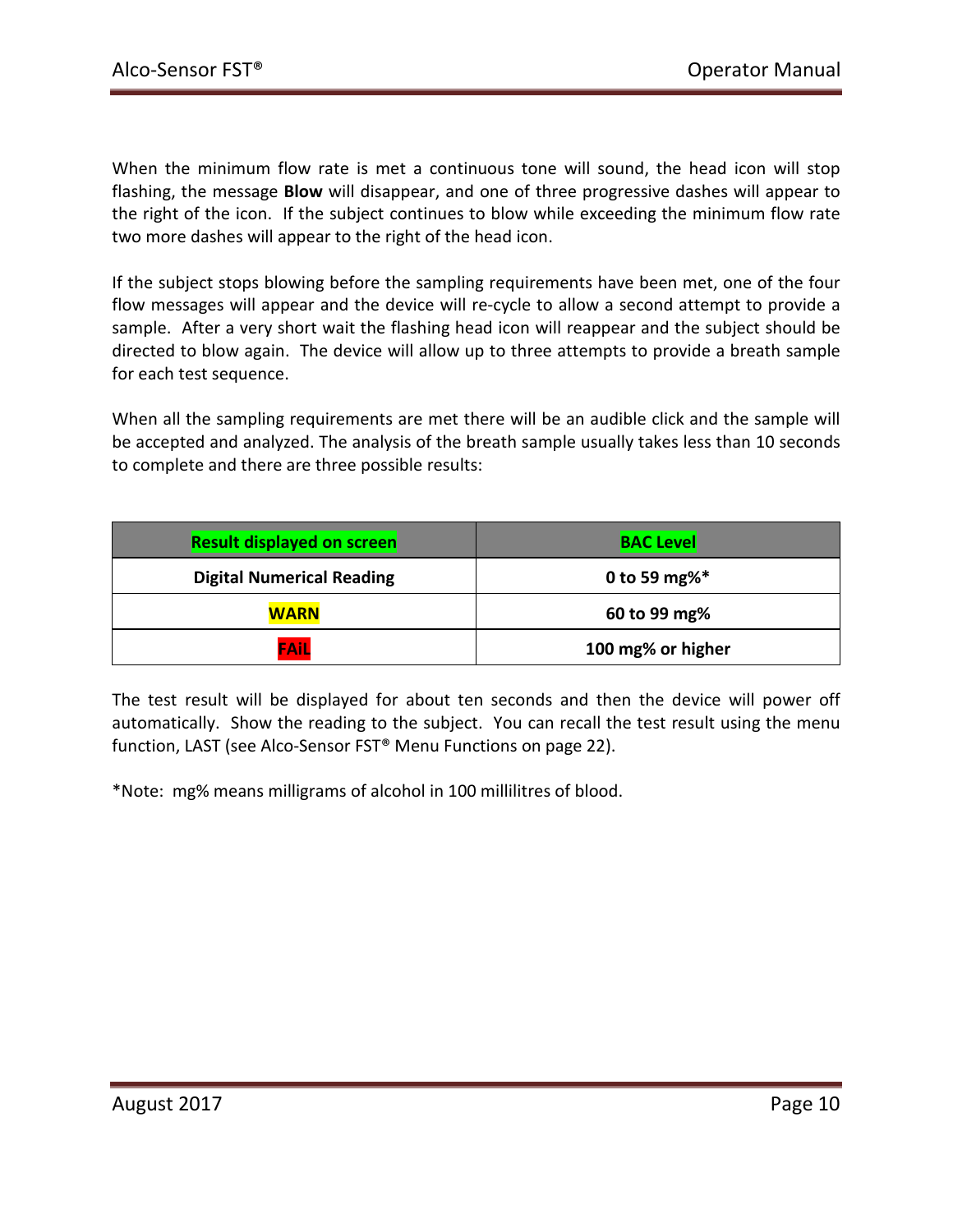

# **FST - Structure**

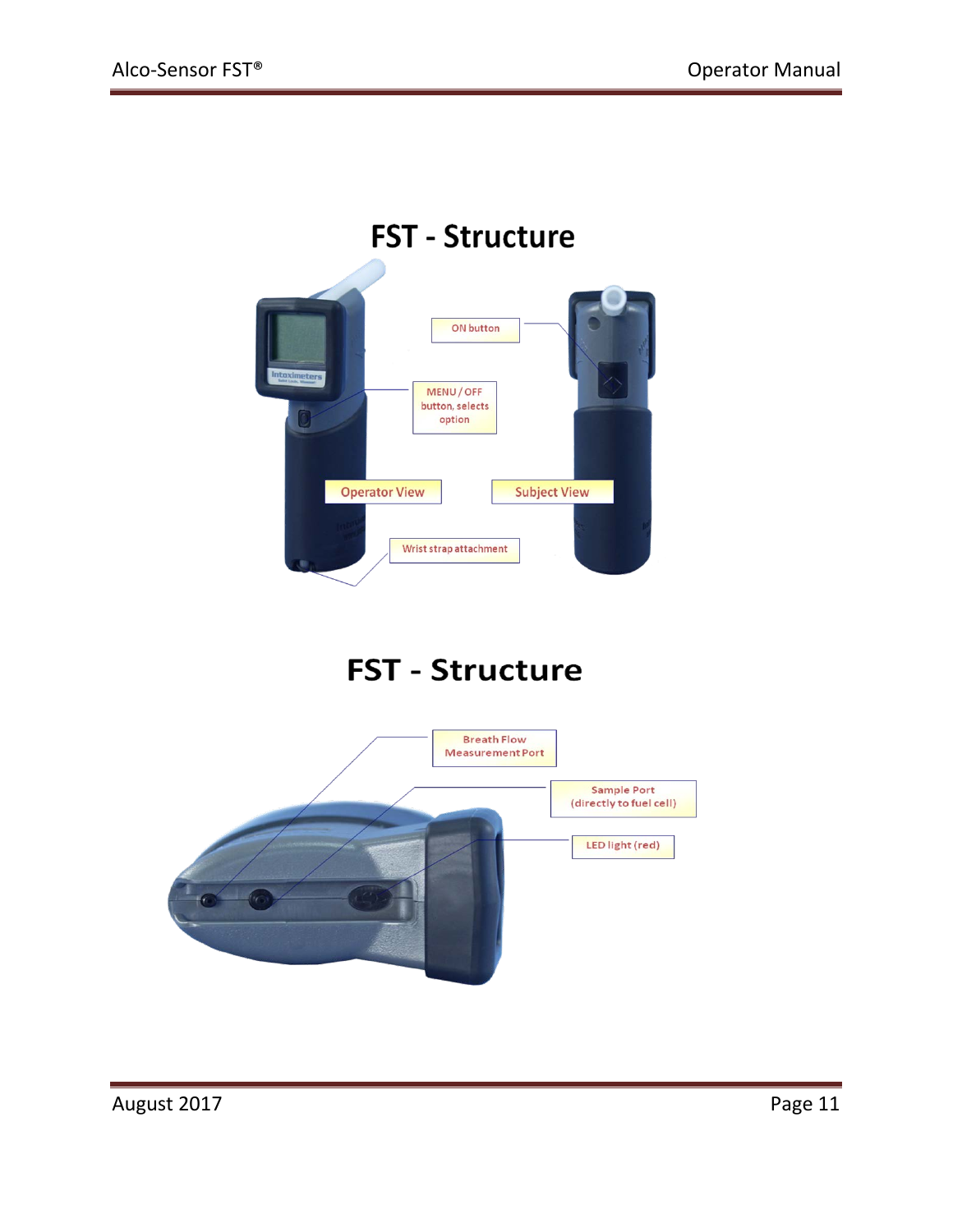# **FST - Mouthpiece**



# **FST - Mouthpiece**



August 2017 Page 12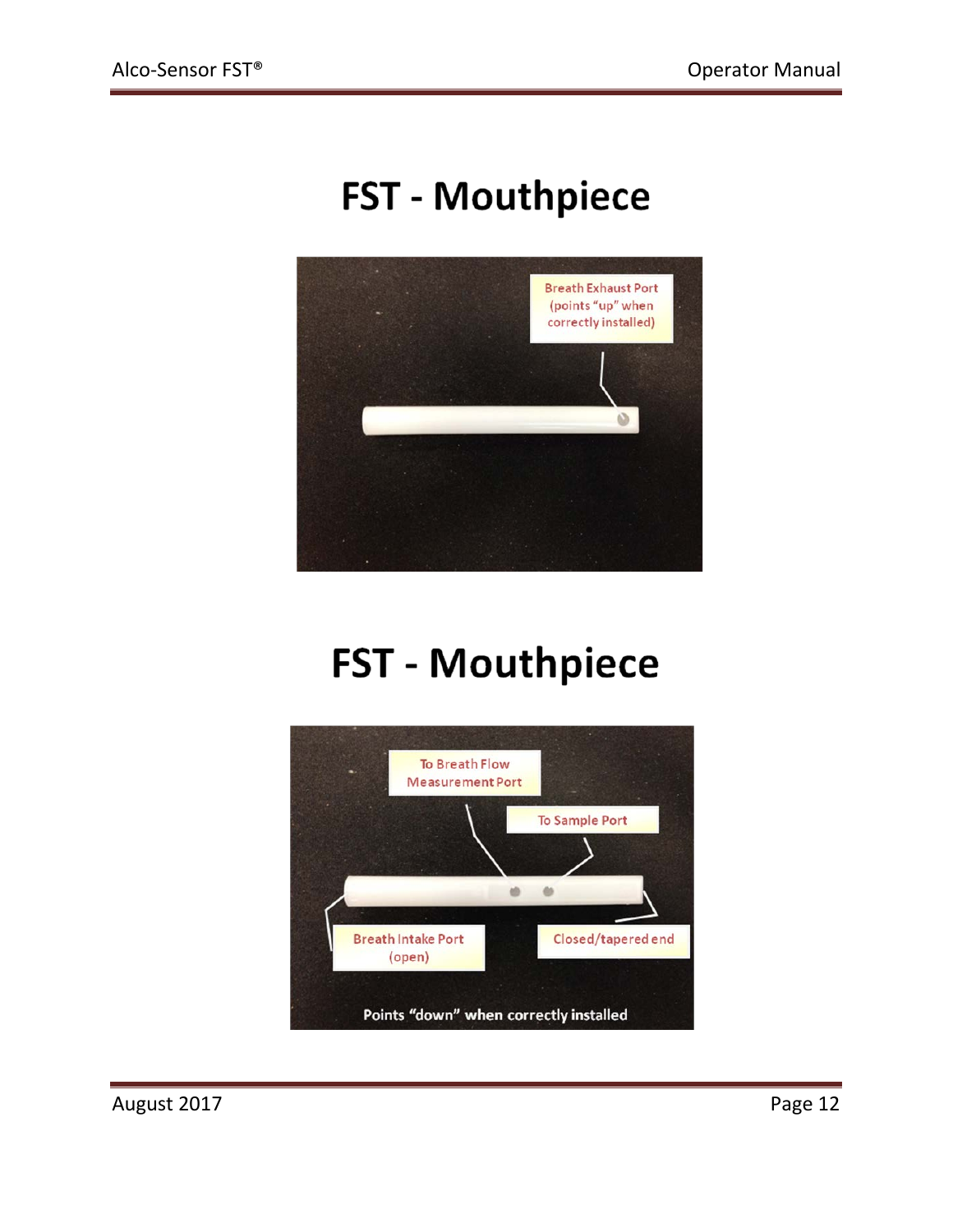# 5.0 OPERATIONAL PROCEDURE

1. Check Calibration and Service Tags:

ASDs require a service check every year and a calibration check every 4 weeks (28 days). Operators should check both the service and calibration tags on the device before any intended use. If the current date is beyond the Service Expiry Date or the Calibration Expiry Date, you must not use the screening device. **Record the device serial number and expiry dates in your notebook.**

#### 2. Check for Recent Smoking and Consumption of Alcohol Containing Substances:

A test is taken forthwith unless the officer believes that the subject has recently consumed or placed in their mouth a substance containing alcohol (alcoholic beverage, mouth wash, breath fresheners, hand sanitizer etc.). A test on a subject shall not be conducted until 15 full minutes after the time the officer believes an alcohol containing substance has last been consumed or placed in the mouth. This is to ensure the elimination of any possible "mouth alcohol" effect.

A test on a subject shall not be conducted until 5 full minutes after the subject last smoked. Under no circumstances should raw cigarette smoke be blown directly into the Alco-Sensor FST®, as it may shorten the life of the fuel cell sensor. **Record delays for recent drinking or smoking in your notebook.**

Check the subject's mouth and ask for the removal of any foreign materials. Do not ask them to remove dentures or piercings. **Record this in your notebook.**

#### 3. Insert Mouthpiece and Check Temperature:

Install a clean, unused Alco-Sensor FST® mouthpiece from a sealed bag. This mouthpiece is specifically designed to be used with the Alco-Sensor FST®. The mouthpiece should be protected from direct touching while it is inserted by using the plastic wrap as a shield. You may wish to retain this wrapper to remove the mouthpiece once the subject test is completed, and then dispose of the two items together.

Depress the Power ON button. A single beep will be heard and the display will show temperature and battery strength.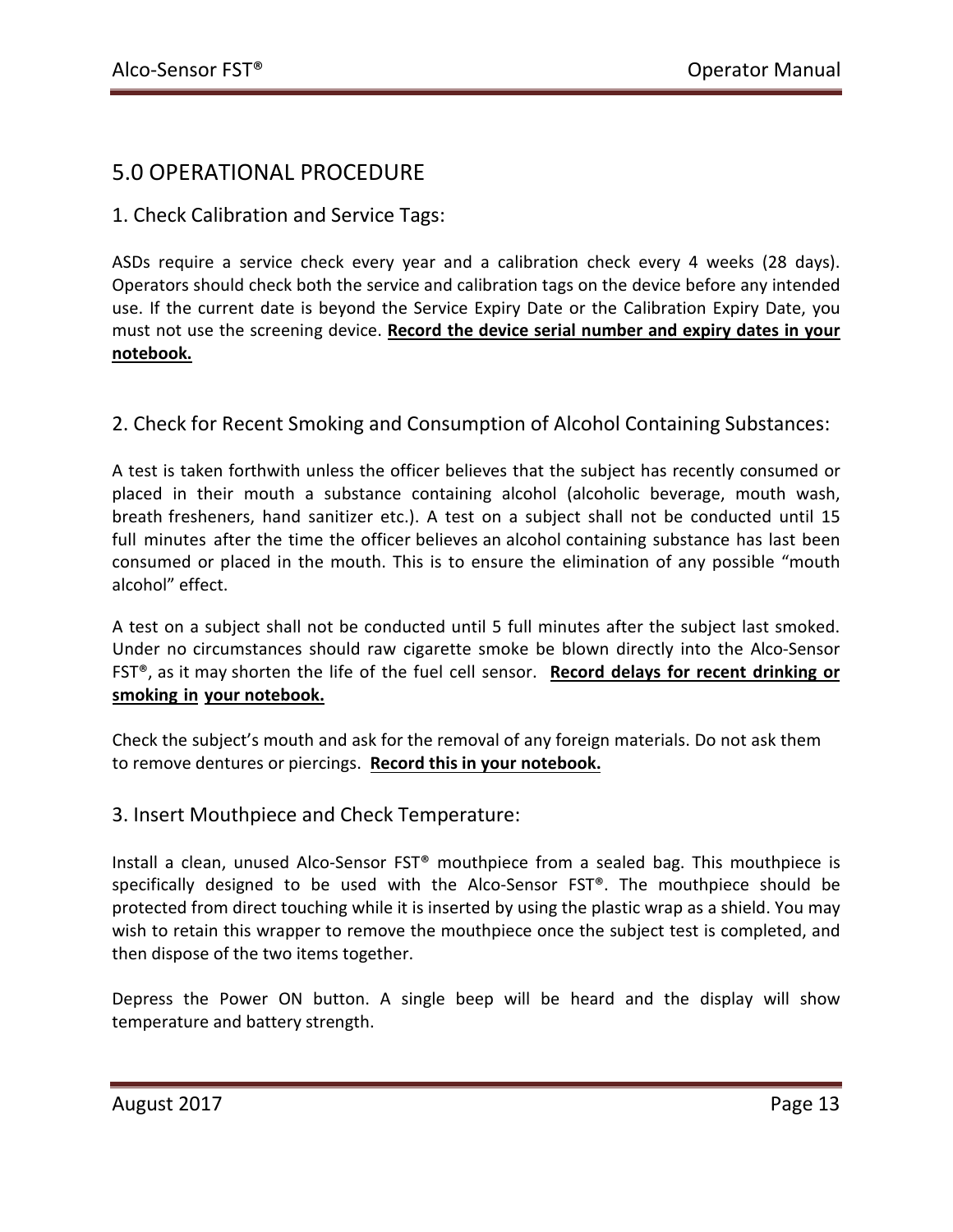



The Battery Strength Indicator and Temperature in °C (e.g. *27c*) will be displayed momentarily after the device is powered ON. If battery power is too weak to perform a test either the device will not power ON or **BAT** will be displayed and testing will be disabled.

The Alco-Sensor FST® is designed to operate when the device temperature (not the ambient temperature) is between -12°C and 55°C. If the temperature is outside of the proper operating range, the device will indicate a temperature out of range condition (see Alco-Sensor FST® Status Messages on page 23; TOO HOT or TOO CoLD) and power OFF automatically. If you must perform a test with the device, place it in an environment that will bring it to within the operating temperature range. There is no need to record the temperature.

4. Perform an Air Blank Test:



An air blank test (**BlNK**) is run automatically by the device to ensure that there is no alcohol present from a previous test.



The automatic blank test must result in a zero (**0**) reading before the device will advance to the next step in the testing protocol. After the zero (**0**) is displayed, the device will prompt the operator to WAIT for the next prompt.



If the result of the blank test is not zero, a status message of **NULL/FAiL** will be generated. The test sequence will be aborted. If the mouthpiece is in place, remove and replace with a new mouthpiece. Wait a few moments before initiating another test.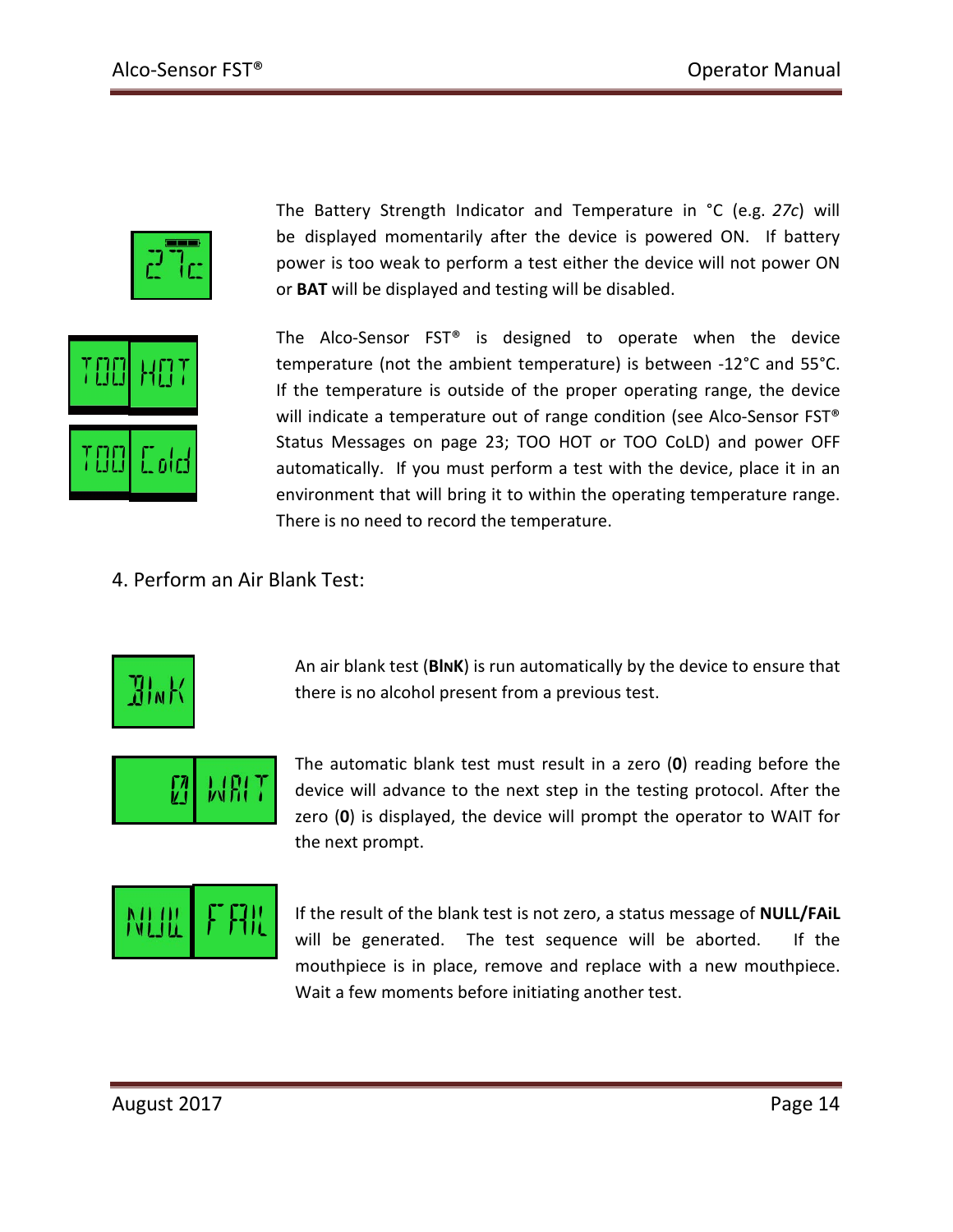#### 5. Breath Sampling:



When ready for a sample of breath, the display shows the icon of a person's head flashing and **Blow**. A double beep will be heard when this appears on the display. Instruct the subject to "**take a normal breath in, seal your lips around the mouthpiece, and blow continuously through the mouthpiece until I tell you to stop".** 

Once the subject starts to blow with sufficient flow, the icon of the head will stop flashing and a dash will appear to the right of the head. Additional dashes will appear as the subject continues to provide a sample. A continuous tone will be heard as the subject is blowing.





Once three dashes appear a sample will be taken. It is not necessary for the subject to blow hard, but rather a steady and continuous sample is best for successful sample collection. The subject has up to three (3) minutes and/or three (3) attempts in which to provide a suitable sample once the **Blow** message is displayed.

In order for the device to accept a sample, the breath test subject must blow with a minimum flow rate, produce a minimum volume of breath, and blow over a minimum period of time. Once these criteria have been met by the breath test subject, the sample will be accepted and analyzed by the device.

#### 6. Insufficient Blowing or No Blowing:

If the subject stops blowing before the minimum sampling requirements are met no sample will be taken for analysis. This will be indicated by beep warnings and one of four possible alternating messages on the display. Each one of these four messages will cause the device to re-cycle in preparation to give the subject another opportunity to provide a sample of breath. This re-cycling process can occur two times within each test sequence and so the subject can have up to three opportunities to blow for each test sequence. The Alco-Sensor FST<sup>®</sup> has no Manual button to override the sample acceptance parameters.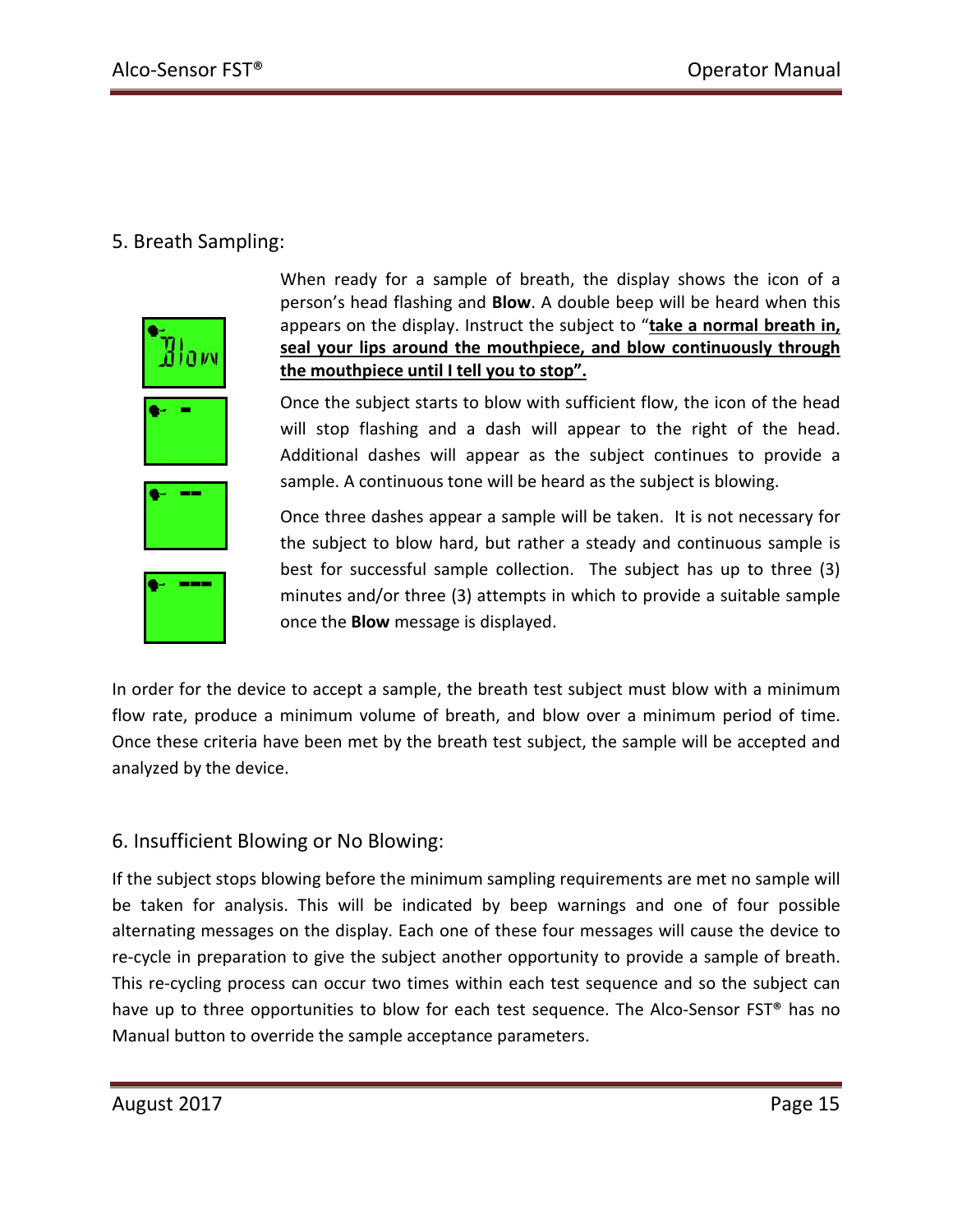After re-cycling, when flashing head icon and **Blow** appears on the display, you may proceed by telling the subject to blow again.

The following four status messages may be displayed with inadequate samples of breath:



**Flow LOW** indicates the subject did not provide a constant breath flow greater than the minimum flow rate.

*Solution*: Instruct the subject to "take a normal breath in, seal your lips around the mouthpiece, and blow continuously through the mouthpiece until I tell you to stop".



**Flow INS** indicates that the subject's breath flow rate is inconsistent.



*Solution*: Instruct the subject to "take a normal breath in, seal your lips around the mouthpiece, and blow continuously through the mouthpiece until I tell you to stop".



**Flow CUT** tells the operator the subject provided enough breath flow to capture a sample, but the breath flow stopped too abruptly or there was suck back as the sample was taken for analysis.



*Solution*: Instruct the subject to "take a normal breath in, seal your lips around the mouthpiece, and blow continuously through the mouthpiece until I tell you to stop".



**Flow HIGH** indicates that the subject's breath flow exceeded the maximum allowable flow rate.



*Solution*: Instruct the subject to "take a normal breath in, seal your lips around the mouthpiece, and blow continuously through the mouthpiece until I tell you to stop".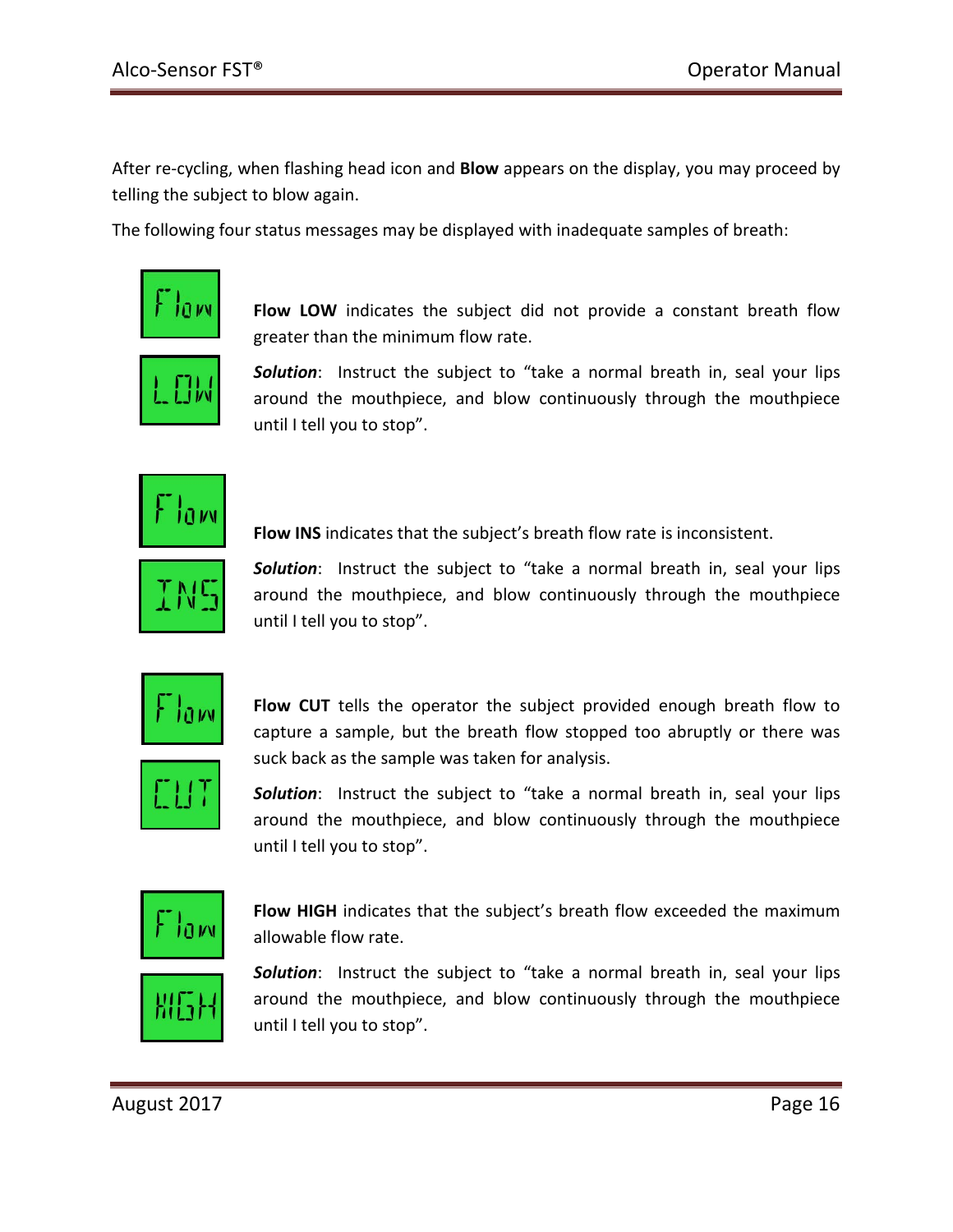Following three (3) unsuccessful attempts to provide an adequate sample, the test sequence is aborted, **Blow Void** appears on the display, and the Alco-Sensor FST® turns off. If you wish to give the subject another opportunity to provide a sample you will need to replace the mouthpiece and start a new test sequence by turning on the Alco-Sensor FST®. Consider retaining the used first mouthpiece for evidence.



**BloW Void** – Indicates that the subject has not met the minimum breath flow requirements after 3 opportunities to provide a sample.

If no breath sample is provided during the 3 minute blowing window, the message **Time Out** will appear on the display, the test sequence will abort, and the device will turn off.



Time Out - No breath sample has been provided within the 3-minute time interval to provide a sample. The device powers off automatically.

#### 7. Record Results:



As soon as a successful breath sample has been captured, the analyzing signal will appear. This signal is a display segment (--) scrolling horizontally across the center of the display. At the end of the analysis a result will be displayed for 10 seconds before the device auto-powers OFF.

Show the test result to the driver and record the result and time of the test in your notebook.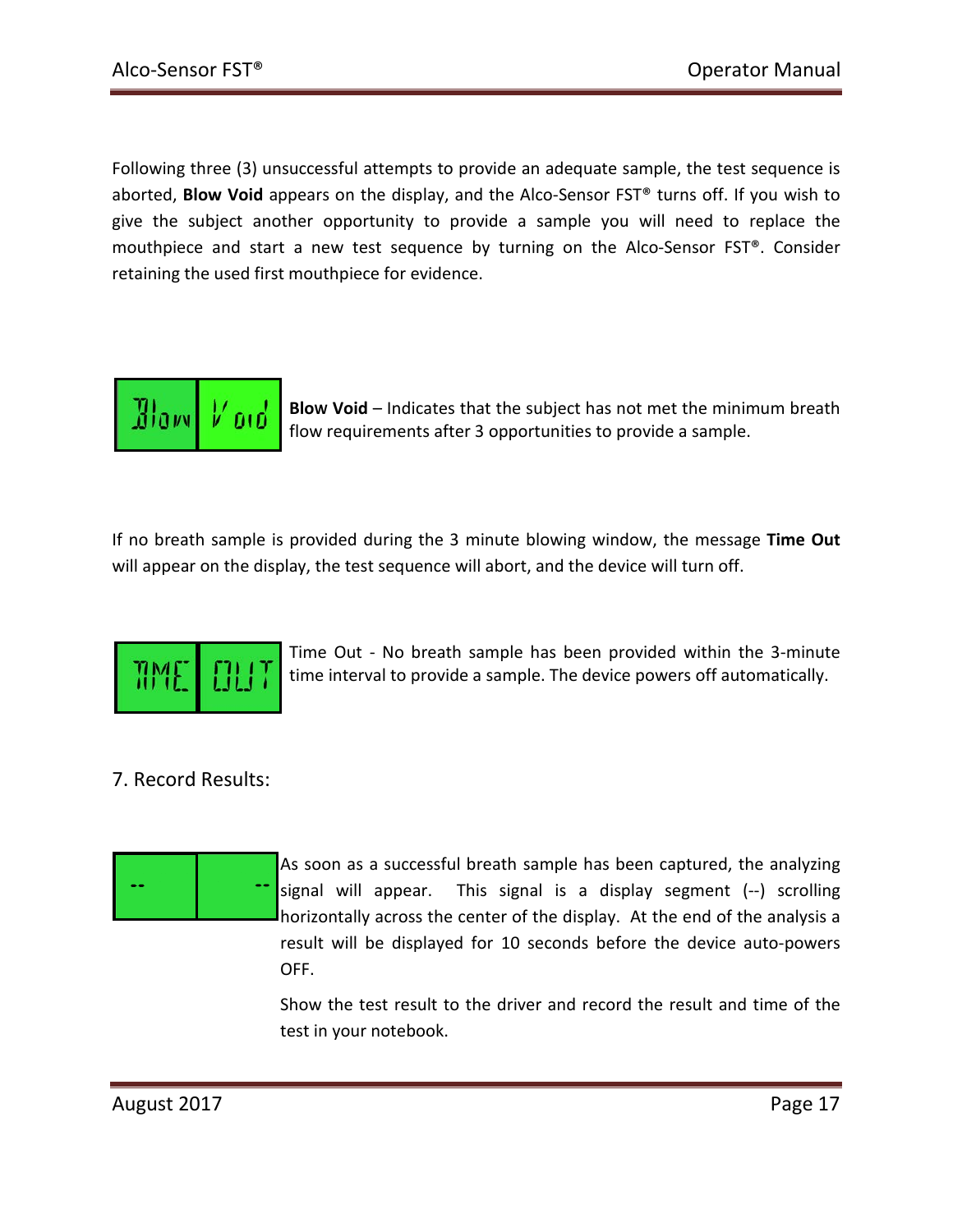

Digital results will be displayed for concentrations from 0 to 59 mg%. In this example, the result is 41.



The background colour will change to amber and **WARN** will be displayed in the range of 60 to 99 mg%.



The background colour will change to red and **FAiL** will be displayed at a BAC of 100 mg% or more.

The result will be displayed for 10 seconds before the device will autopower **OFF**.

#### 8. Mouthpiece Disposal and Power Off:

After taking the subject's alcohol reading you should remove and discard the mouthpiece. For your own hygiene, you may wish to place the wrapper over the blowing end before touching the used mouthpiece with your fingers. Discard the used mouthpiece properly.

Depress and release the **OFF** button. This is located below the display screen. The device will auto power down after 10 seconds after the result has been displayed. If a result is not obtained, the device will switch itself off automatically after three (3) minutes.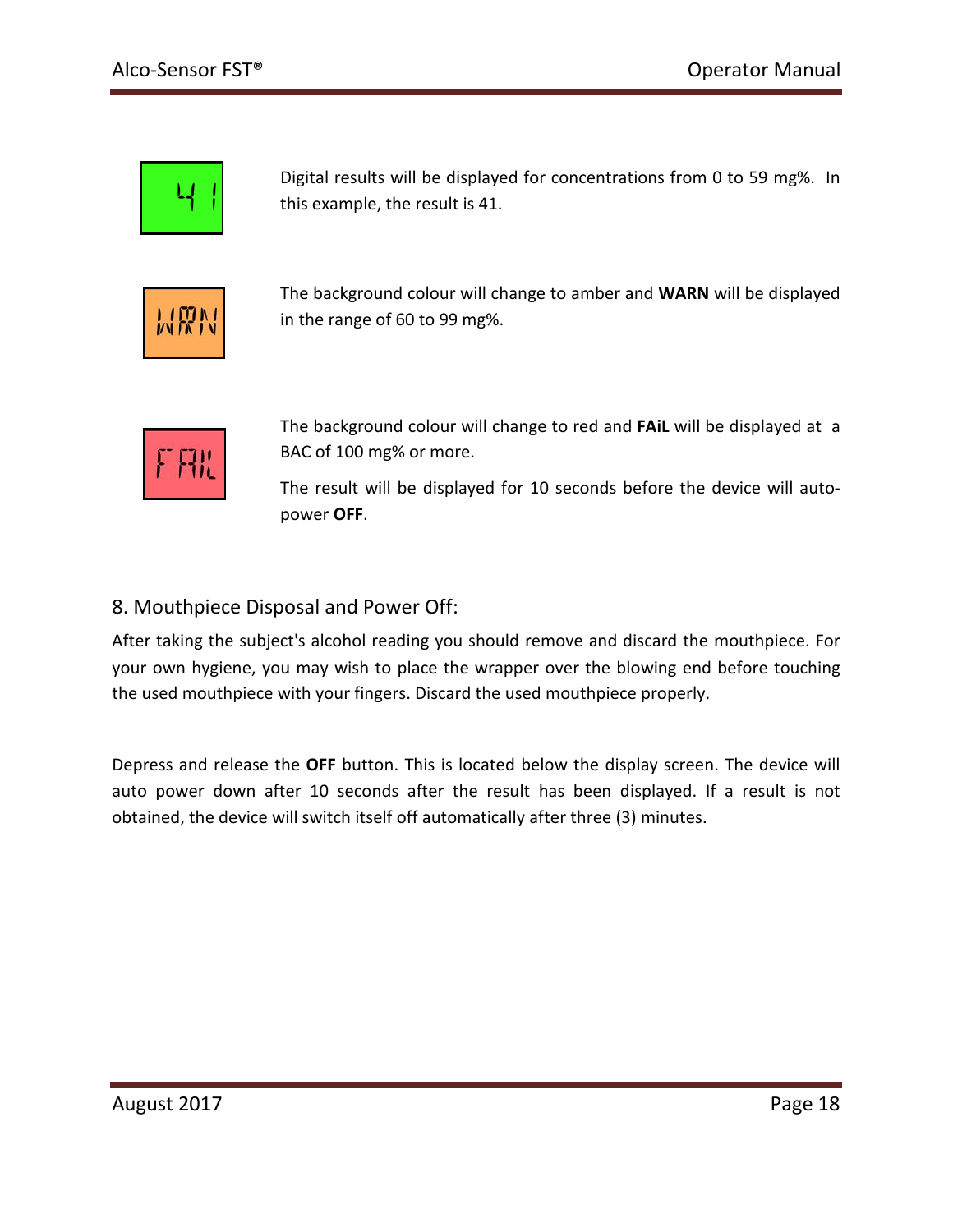# 6.0 ASD REFUSALS

For unequivocal refusals, record in your notes the words of the subject indicating the refusal. If a driver is indecisive in a refusal and says something like; "yeah, I guess I won't blow", you should press for a clear refusal and a response like; "no, I will not blow".

For equivocal refusals where a driver pretends to comply in providing a breath sample but does not blow long enough or hard enough to cause sample acceptance, you must document why you concluded the subject was refusing. You should record in your notes some of the details of the refusal such as how many times the driver attempted to blow, if the cheeks puffed out, if air blew around the mouthpiece, and the display messages for the device while the subject was blowing. It may be necessary to demonstrate to the subject how to provide a proper sample into the ASD and to ask if the instructions have been understood. You may have to explain to the subject several times and in different ways how to provide a proper sample.

If a driver demands to speak to a lawyer before blowing, do not declare a refusal until after you advise there is no right to a lawyer before the test, and non-compliance will result in a refusal charge. You should explain to the driver the jeopardy faced by failing or refusing to provide a suitable sample, such as "You may be charged with a criminal offence which carries the same penalties as an impaired driving conviction, and which may include losing your license for a year or more, and significant financial penalties and possible jail time".

In refusal cases, it is a good practice to visually inspect the mouthpieces for obstructions after they have been used and to retain them as evidence.

After an equivocal refusal, insert a new mouthpiece into the ASD and provide a sample yourself to demonstrate the device is capable of accepting a breath sample. **Record this information in your notes and report it in the RCC or IRP.** 

ASD refusals are to be handled via the IRP Refusal Process **or** the *Criminal Code* process, which will include issuing a 24 hour prohibition (Section 215 BC *Motor Vehicle Act* (MVA)) and an Administrative Driving Prohibition (Section 94.1 MVA), and an Appearance Notice.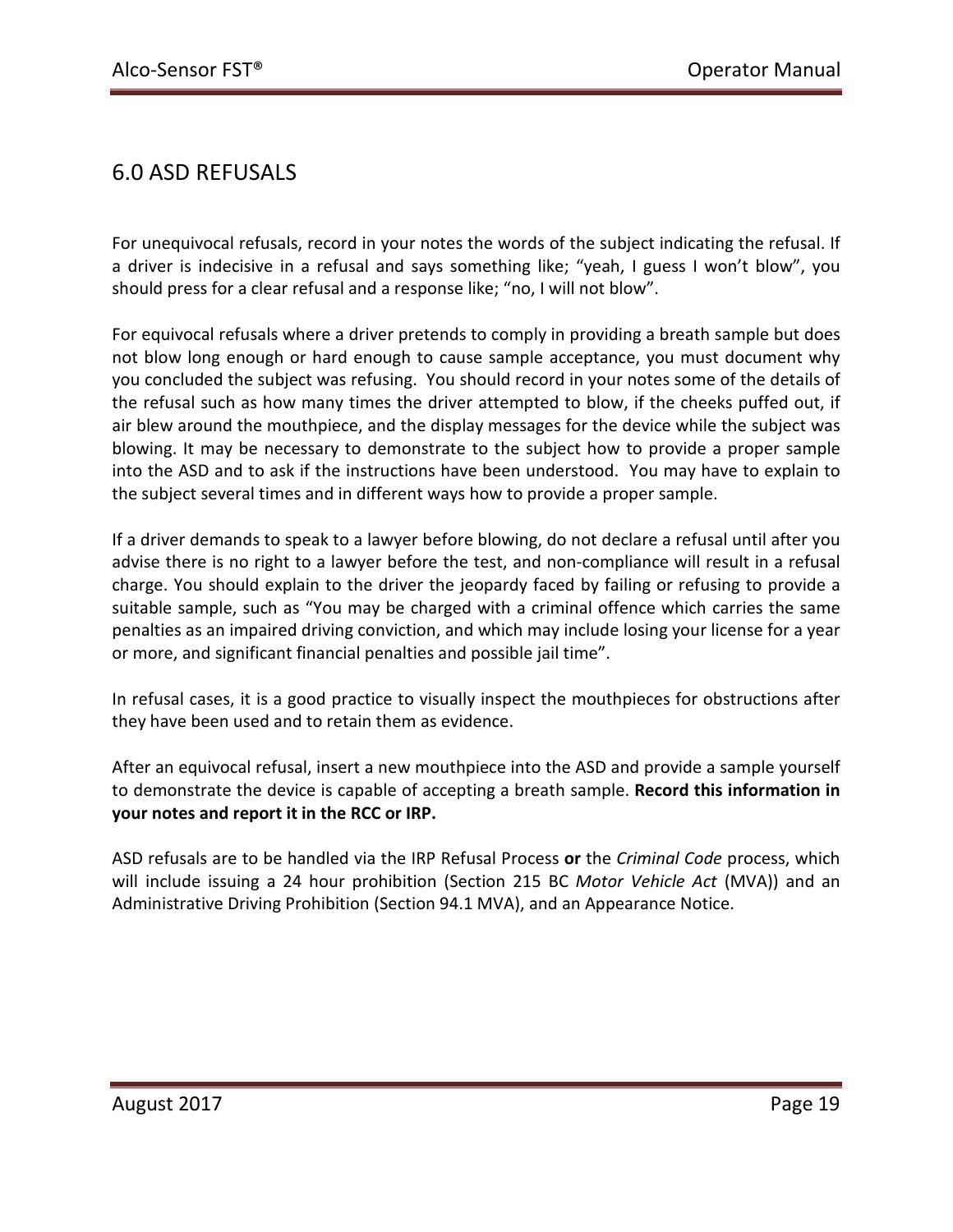# 7.0 ASD TEST RESULTS

Fail Result:

A **FAiL** result will give you reasonable grounds to make an evidentiary breath demand under section 254 of the *Criminal Code* and may be the primary grounds for the evidentiary demand. You should read the breath demand as soon as practicable, arrest or detain the driver, provide a Section 10 Charter notification, and a police caution. **Record the times of the demand, charter, and police caution in your notes.**

In court, you will be asked what the **FAiL** result means and you should respond that it indicates the driver's blood alcohol concentration was 100 mg% or more and therefore the driver's ability to operate a motor vehicle was impaired by alcohol.

At this point you may decide to issue the driver an IRP under the BC *Motor Vehicle Act* (MVA) rather than proceed with the C*riminal Code* investigation. However, if you choose to issue an IRP you must inform the driver of the right to a second breath test on a different ASD and that the lower of the two results will prevail:

"I have reasonable grounds to believe: Based on the result of your approved screening device test that your ability to drive is affected by alcohol. I therefore direct you to surrender your driver's licence.

You are now prohibited from driving.

In accordance with the Motor Vehicle Act, I am informing you that you have the right to a second test by providing a second sample of breath into a different Approved Screening Device. You must request the second test forthwith and prior to the service of your Notice of Prohibition. By legislation the lower of the two test results will prevail.

Do you understand? Would you like to provide a second breath sample? "

If a second ASD is not available you will not be able to proceed with an IRP and should consider proceeding criminally, or issuing a 24 hour prohibition pursuant to Section 215 of the MVA.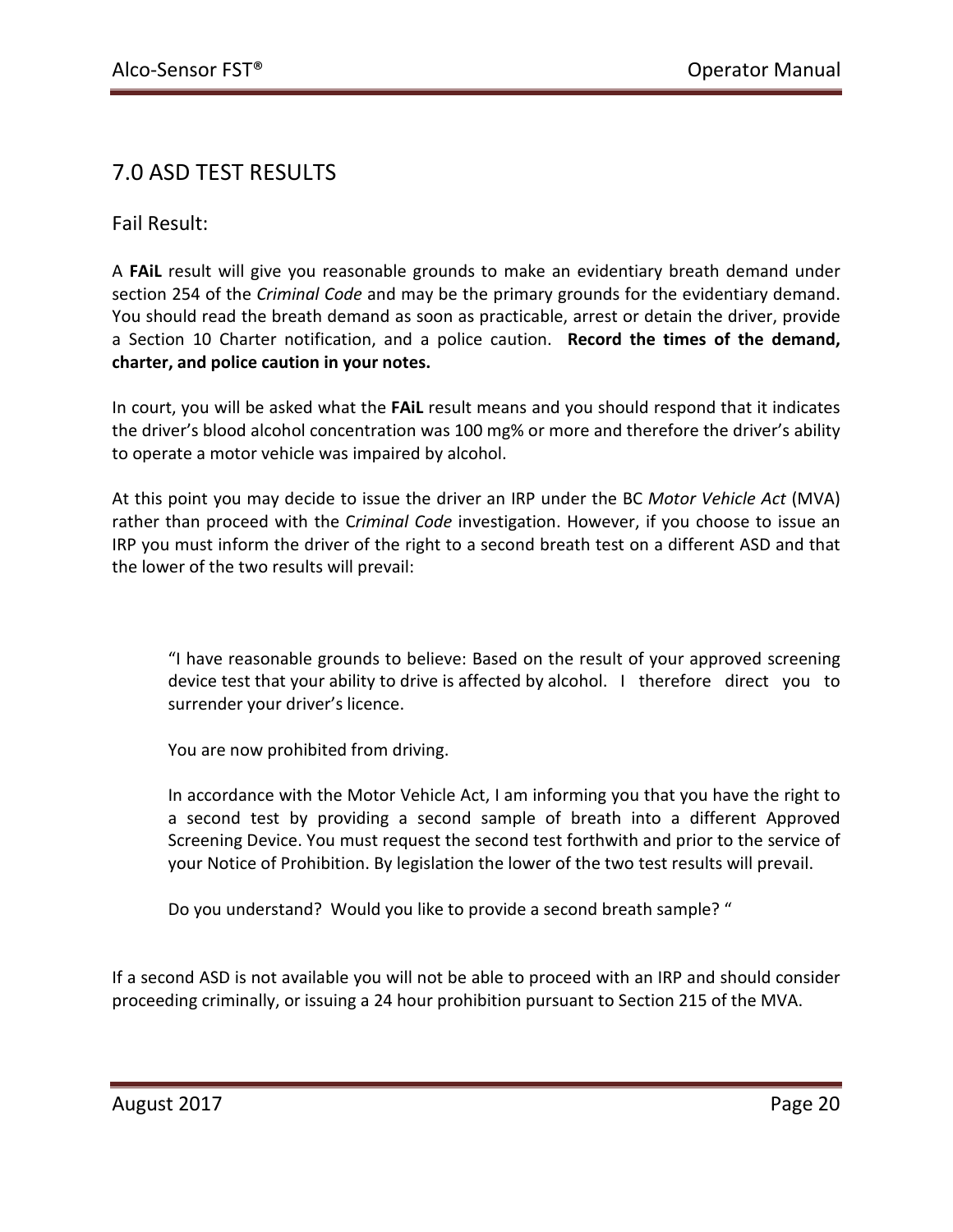Following the second ASD test (and provided it is a **WARN** or **FAiL**):

- 1. Seize the individual's driver's licence even if it is from another jurisdiction.
- 2. Complete the Notice of Prohibition (MV2723) and serve it on the driver.
- 3. Complete the Report to Superintendent (MV2724) and the IRP narrative together with other relevant information including civilian and police witness reports.
- 4. Ensure the Report to Superintendent is sworn.
- 5. Fax all forms including the Certificates of a Qualified ASD Calibrator (form ED6126) and Vehicle Impoundment documents (if applicable) to RoadSafetyBC before going off shift.

#### Warn Result:

A **WARN** reading has no criminal consequence and does not contravene the *Criminal Code.* However, an officer must issue a 3, 7, or 30 day IRP under section 215.41 of the MVA if the driver is advised of the right to a second ASD test*,* and if a second ASD is available. If no second ASD is available an officer may issue a 24 hour driving prohibition under section 215 of the MVA.

ASD Readings of 51 – 59 mg%:

An IRP cannot be issued where the BAC is in the digital reading range of 59 mg% or less. However, a 24 hour prohibition pursuant to section 215 MVA may be issued where the BAC is in the range of 51 – 59 mg%. Complete MV2634 when issuing a 24 hour prohibition.

ASD Readings of  $0 - 50$  mg%:

If a digital result in the range of 0 – 50 mg% is obtained and you have no other reason to believe the driver is affected by alcohol you should take no action. However, "L" or "N" drivers must have no alcohol in their bodies, and for readings of 5 - 50 mg% you may issue a 12 hour suspension under Section 90.3 MVA. Complete MV2906 when issuing a 12 hour suspension. A violation ticket for driving contrary to restrictions of licence may also be issued.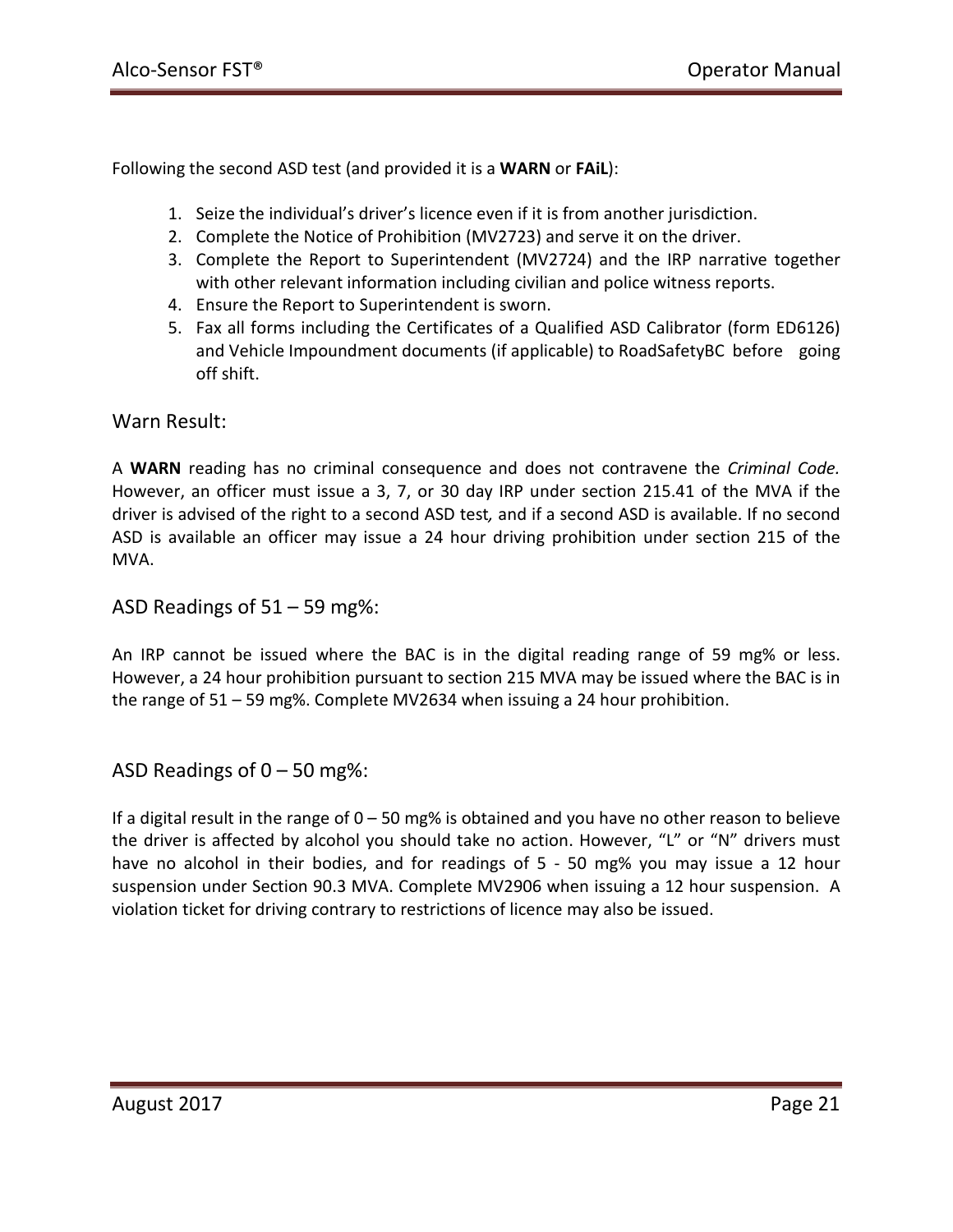### 8.0 ALCO-SENSOR FST® MENU FUNCTIONS

The MENU/OFF button (labeled with an "O" symbol) is located on the Alco-Sensor FST® case beneath the display. Depressing it and holding it down for two seconds, during normal operation, will manually turn the device off. The device will also automatically power down after completing a test sequence and after a period of inactivity.

#### Display Last Test:

The last test recall feature is activated using the MENU button located immediately below the display screen. Power the device on by first pressing and holding the MENU button, and simultaneously pressing the ON button. You will then need to scroll through the MENU functions and select **LAST** to recall the previous test result.

- 1. Press MENU button first, then press the start ON button.
- 2. Press the ON button repeatedly to scroll through the entire menu.
- 3. Press the MENU button to select the option you want when it appears.

You will see the entire menu of functions (**LAST, PAS, RBL, ACC, CAL, CoDE, TIME, locK**) however, **LAST** is the only function you should access and all the others will not be covered on this course.



The display will show the **LAST** message, which is the first option in the function Menu.

The result of the last test will be displayed briefly (10 seconds) and then device will automatically turn off.

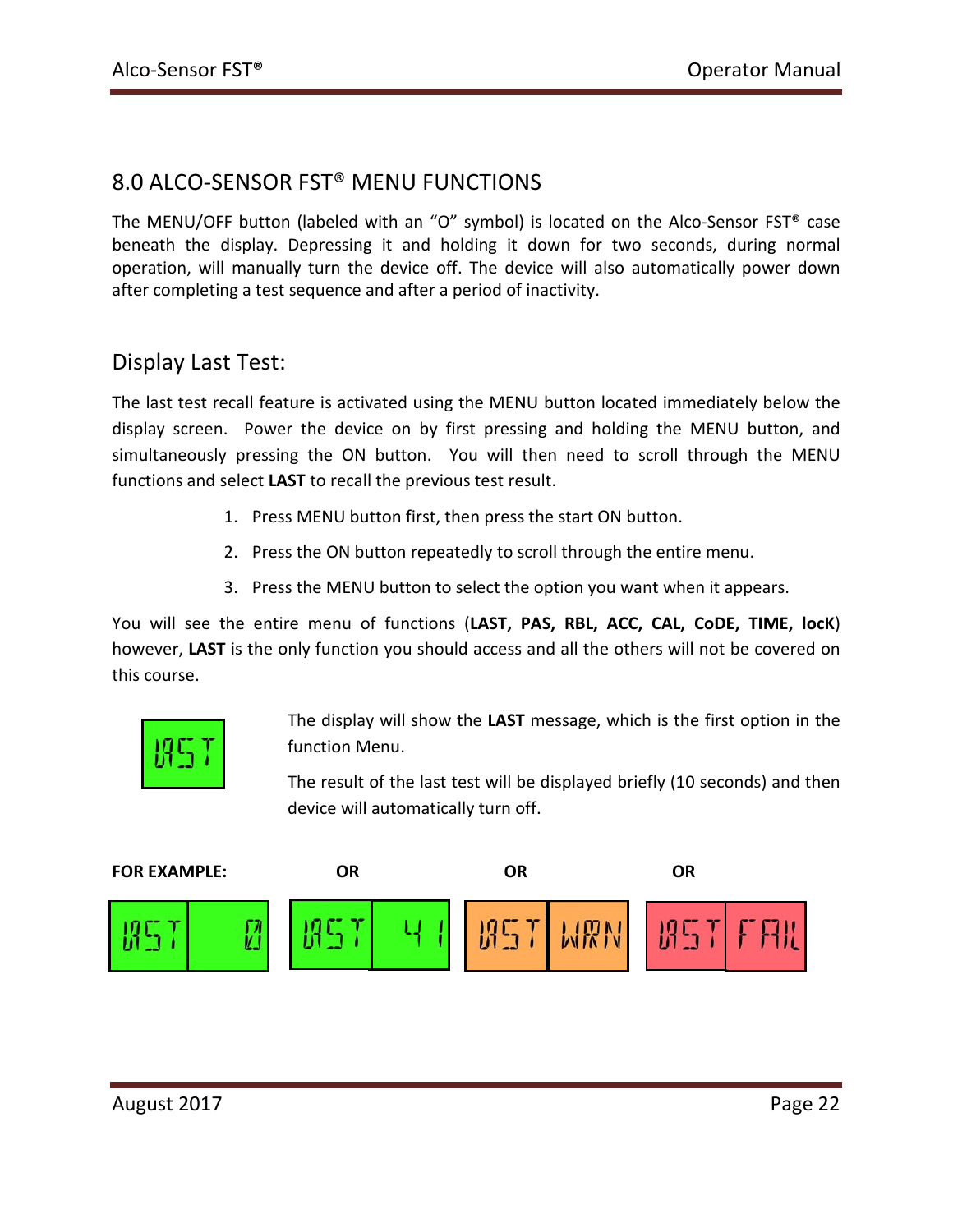# 9.0 ALCO-SENSOR FST® STATUS MESSAGES

The Alco-Sensor FST® has a number of status messages that may be displayed during the test sequence and the following list are the most common ones. When these messages occur take corrective action if possible or use a different device. Report any unfamiliar messages to your ASD Calibrator.

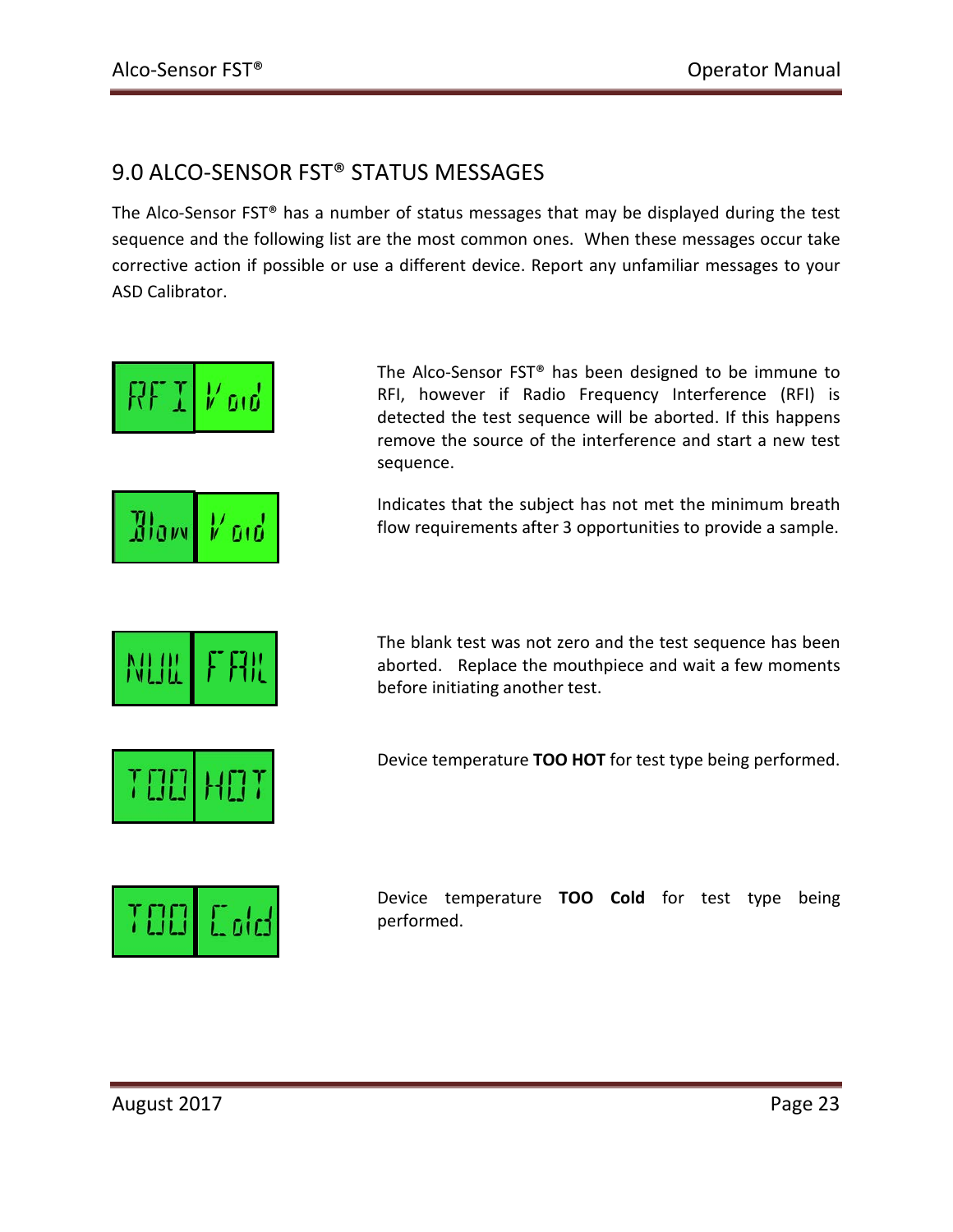



The device has not had a successful accuracy check within the designated lock out number of days. No further testing can be performed until a successful accuracy check has been conducted by a qualified Alco-Sensor FST® calibrator.

The result of the sample analysis is higher than the device maximum reading.



No sample has been provided within the 3-minute time interval.



If the Alco-Sensor FST® does not have sufficient battery power to perform a test, either the display will not power on or **BAT** will be displayed and testing will be disabled. The battery strength indicator has three bars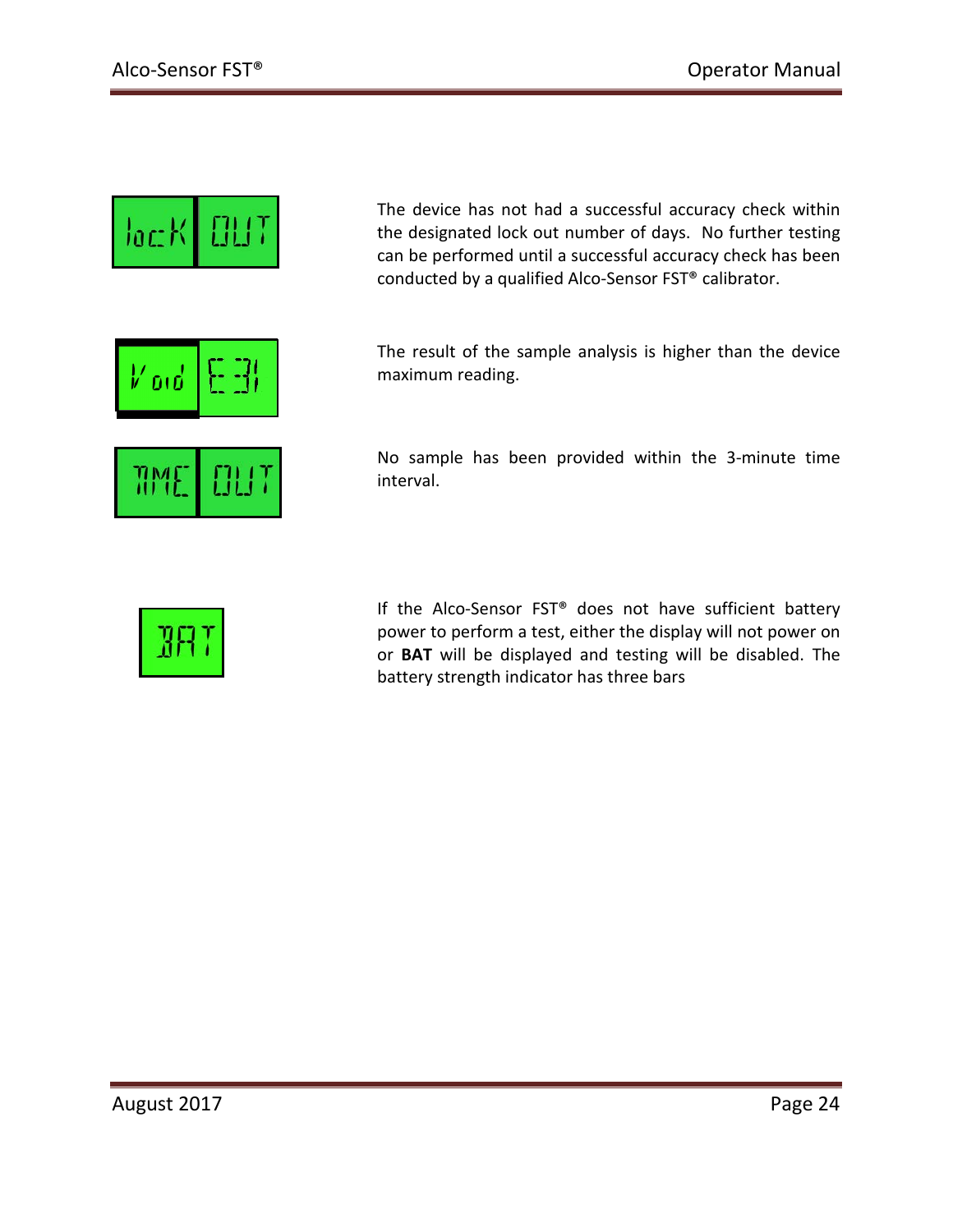# 10.0 ASD POLICY & PRECAUTIONS

#### **Smoking:**

Do not allow the subject to blow smoke into the device. Wait 5 full minutes after smoking by the subject before taking a breath sample. The presence of smoke in a breath sample can damage the fuel cell.

#### **Mouth Alcohol:**

Alcohol present in the subject's mouth as a result of recent consumption of alcoholic beverages or belching/ burping/ vomiting can cause falsely high test results. If you have reason to believe alcohol has been consumed in the 15 minutes before you wish to perform an ASD test you must wait an appropriate time to ensure there are 15 full minutes before asking the subject to provide a sample of breath. You should explain to the driver the reason for the delay. If there is no reason to suspect mouth alcohol contamination you should take the breath sample forthwith.

#### **Manual Button:**

There is no Manual button for the Alco-Sensor FST®.

#### **Radio Frequency Interference (RFI)**:

If radio frequency interference affects the device **RFI Void** will appear on the display and the test sequence will be aborted. If this happens, remove the source of the interference and start a new test sequence.

#### **Alco-Sensor FST® Operating Temperature:**

The Alco-Sensor FST® has an acceptable operating temperature range of -12°C to 55°C. If the device temperature is not in the correct temperature range, it will provide a status message and abort the test sequence.

#### **Materials in the Mouth:**

Check the driver's mouth before the test. Studs, piercings, and dentures can remain in the mouth during the breath test, but all other foreign materials should be removed before breath testing commences. Removed materials such as food, candies, mints, and cough drops that do not contain alcohol, do not require a wait period. If materials are removed, this should be documented.